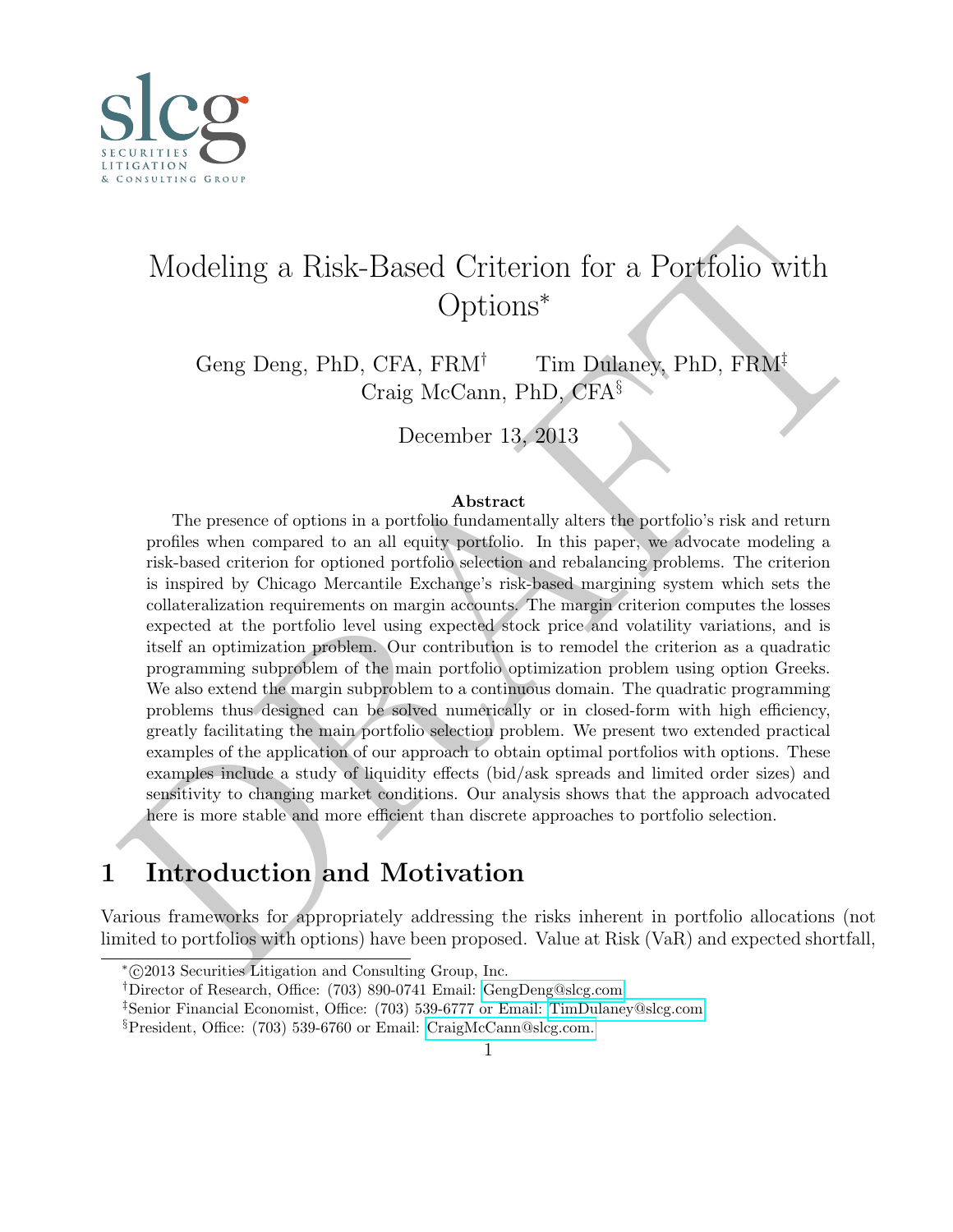also known as conditional VaR (CVaR), are two of many examples. VaR is essentially the value the portfolio could be expected to lose within a given time-horizon for a given probability. VaR is often criticized for not being a coherent risk measure due to the fact that VaR does not exhibit the property of sub-additivity. CVaR, a coherent alternative to VaR, determines the expected return considering only scenarios on the negative end of the return distribution.<sup>[1](#page-0-0)</sup>

There is a vast literature specializing in the optioned portfolio optimizations under various risk-management objectives/criterions. Alexander et al. (2006) show that, when derivatives are included in portfolio allocations, VaR and CVaR minimization problems are often ill-posed. By augmenting the traditional CVaR optimization to include a constraint based upon proportional cost, the authors show that it is possible to efficiently compute optimal solutions to this problem using a smoothing technique. Zhu et al. (2009) propose a robust portfolio optimization model that uses CVaR to tune a portfolio's exposure to return estimation risk by making the simplifying assumption that the covariance matrix is known.

[T](#page-22-4)here is a vary<br>Iliterative specializing in the optiomal particle opticalizing in the proposition of<br>measurement dipletives/eriterions. Alexander et al. (2006) show that, when derivatives a<br>chedd in portfolio allegations, Dert and Oldenkamp (2000) determine optimal portfolio allocation to portfolios including option positions by maximizing expected returns in the face of a short-fall constraint. [Branger et al.](#page-21-2) [\(2008\)](#page-21-2) compare optimal portfolio allocations to derivatives in the discrete time setting and the continuous time setting. The authors find that, in the discrete time case, optimal allocations are generally more conservative and, as a result, require less frequent rebalancing of portfolio allocations as compared to the continuous time case. By considering the higher order moments of option returns, Faias and Santa-Clara (2011) optimize portfolio allocations to option positions. Zymler [et al.](#page-22-1) (2011) extend traditional robust portfolio optimization to include portfolios with options. The authors show that options can provide insurance-like guarantees to hedge the portfolio's exposure to returns outside of the uncertainty set considered during the robust optimization. [Zymler](#page-22-2) [et al.](#page-22-2) (2013) incorporate non-linear relationships between asset returns into worst-case VaR models to produce computationally tractable solutions to portfolio optimization problems involving derivative allocations. The authors show that the inclusion of options in a robust optimization framework can offer substantial benefits.

In this paper, we advocate a risk-based criterion that places a constraint on the largest expected loss a portfolio would experience within a reasonable range of variations in the values of the underlying assets and their volatilities. For an equity only portfolio, the potential losses are determined from possible variations in the market price alone. In a portfolio with options, price volatility plays an important role in portfolio value changes. This risk-based measure is inspired by the Chicago Mercantile Exchange's risk-based margining system.

Using such a risk-based measure has support in academic literature. By analyzing market data, Santa-Clara and Saretto (2009) study the effect of capital limits derived from margin requirements on the execution and profitability of writing out-of-the-money put options. The authors show that

<sup>&</sup>lt;sup>1</sup> For a review of expected shortfall, value-at-risk and other risk measures advocated in the literature, see [Lleo](#page-21-4) (2009). For a comparative analysis of expected shortfall and VaR, see Yamai and Yoshiba (2002a) and Yamai [and Yoshiba](#page-22-5) [\(2002b\)](#page-22-5).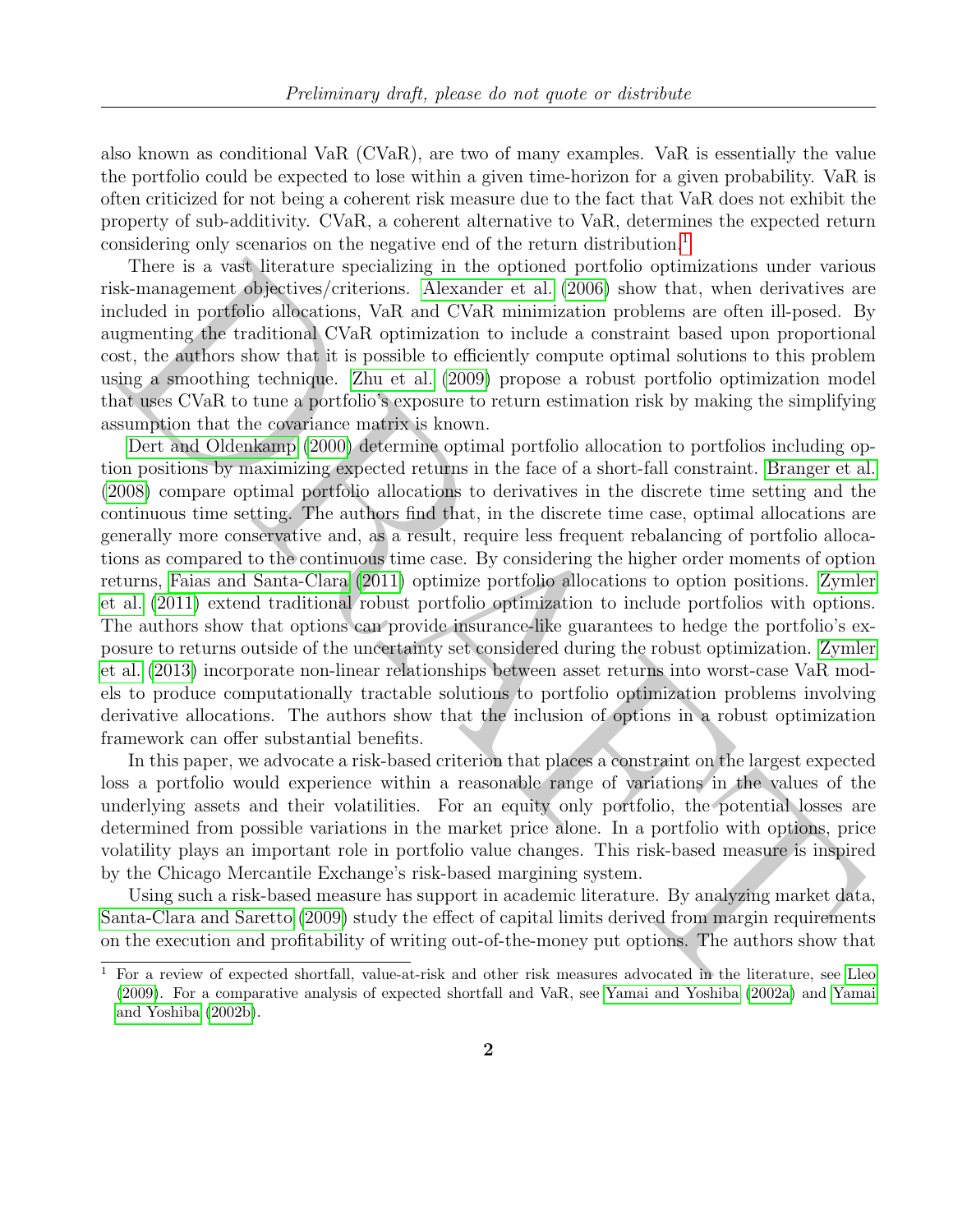the rules-based margin requirements imposed by the Chicago Board Options Exchange (CBOE) are more onerous than the risk-based margin requirements imposed by the Chicago Mercantile Exchange (CME). [Murray](#page-21-5) [\(2013\)](#page-21-5) also finds that margin requirements significantly decrease the realizable returns of short option positions.

In this risk-based approach to portfolio margining, the portfolio is stressed in several scenarios wherein the parameters of the underlying assets (asset price and/or volatility) are varied by pre-specified amounts. In general, larger haircuts are applied to higher-risk, less-diversified, assets.<sup>[2](#page-0-0)</sup> This calculation methodology for the determination of margin requirements can be thought of as the other side of the coin from Regulation T (Reg T) which codified the rules pertaining to the fraction of an exchange-traded security's current market value an agent was allowed to lend.<sup>3</sup>

ntance centure or stort optical<br>is magning, the portfolio is stressed in segral scenario in this risk-based approach to portfolio margining, the portfolio is stressed in segral scenario<br>certified amounts. In general, harg The risk-based criterion is indeed a stand-alone discrete optimization problem – which we refer to as the optimization subproblem. Embedding such a criterion in a portfolio selection problem – the main problem – results in two levels of optimization. Moreover, the discrete nature of the stress-testing may lead to inaccurate stress test results. The main contribution of our paper is to reformulate the subproblem with several enhancements. First, we remodel the subproblem as a quadratic programming problem utilizing the Greeks as sensitivity measures for the options contained in the portfolio.<sup>4</sup> In addition, we expand the discrete domain to a continuous domain to more conservatively and accurately determine the portfolio risk. We summarize the approaches to solving the quadratic programming problem either in closed-form or numerically with a few iterations. The solution thus obtained in the subproblem is supplied to the main problem to facilitate optimal portfolio allocations.

The approach outlined in this paper has applications in a vast range of optimal portfolio allocation problems. We include two applications with several variations to illustrate the approach. The first example concerns an investor wanting to short a large number of straddles while respecting a risk-based constraint. The second example is an investor who has a more favorable view of a stock than the market. Given an amount of cash to invest and a set of option positions, we determine the portfolio that maximizes the expected gain for the holding period. We provide several variations to both examples such as adding constraints on the volatility, orders sizes and bid/ask spreads. By adding these constraints, we illustrate the stability and efficiency of our approach.

 $^{2}$  A *haircut* is simply another term used to describe the margin requirement or the maximum expected loss within a reasonable set of scenarios for a given position.

<sup>3</sup> For a complete introduction to portfolio margining, see Rosenzweig (2006). For a comparative analysis of riskbased and rules/strategy-based margin methodologies as well as a more complete description of the historical evolution of margin requirements, see Coffman Jr. et al. (2010). For the possible effects of the recent Dodd-Frank Act on portfolio margin utilization, see Filler (2010).

<sup>&</sup>lt;sup>4</sup> We explicitly consider the Greeks derived from the Black-Scholes model in this paper. As a result, the paper has certain limitations in the perception of risks (e.g. lack of skewness and price jumps, etc.). Extending this paper to more empirically realistic models is the subject of future research.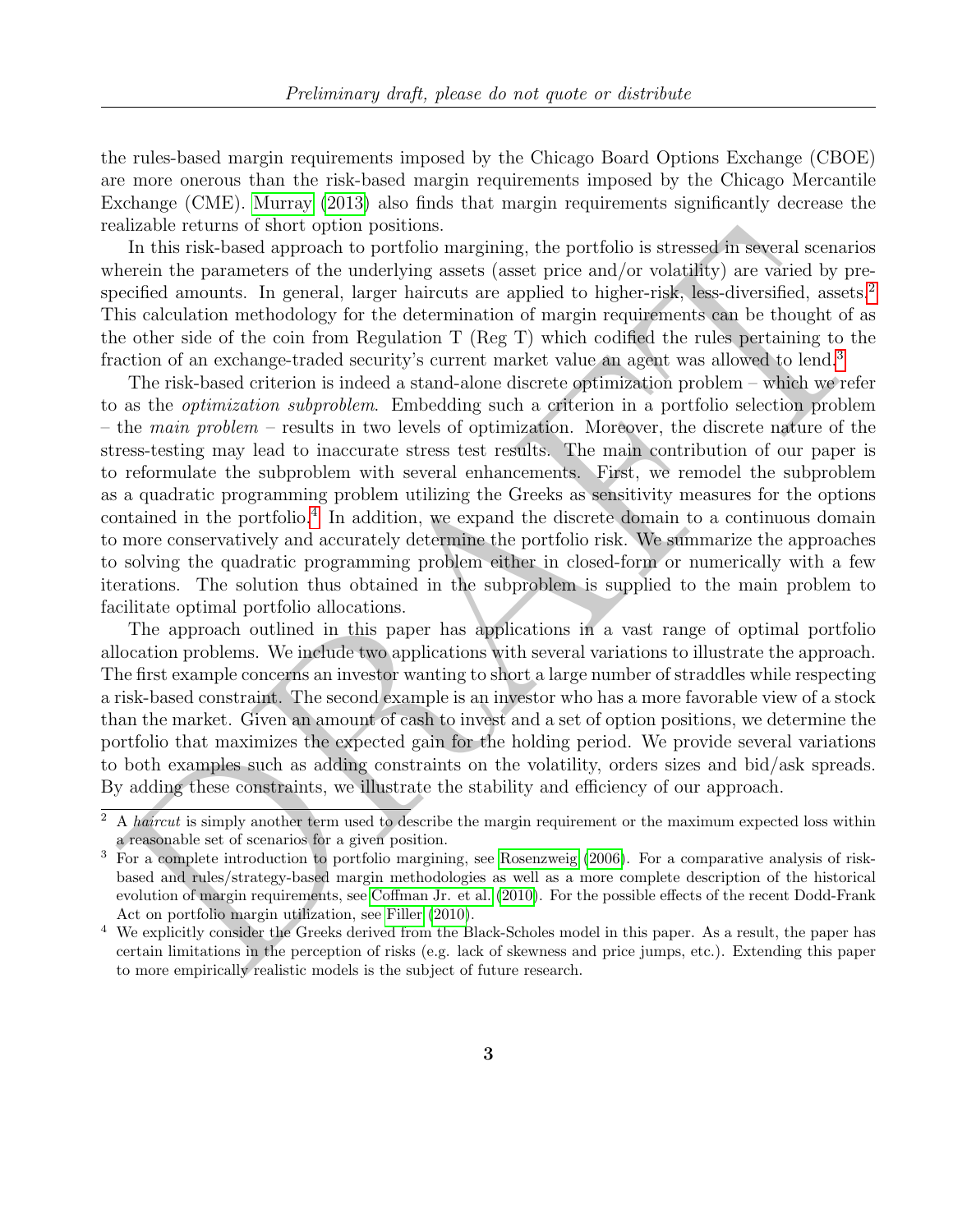#### <span id="page-3-2"></span>2 General Framework

Let our working portfolio consist of a set of J assets  $\{S_j | j = 1, 2, \dots, J\}$  and options on those assets. We denote the price of the securities in the portfolio by  $P_{i,j}$  where  $P_{1,j}$  denotes the price of asset j and  $P_{i,j}$  represents the price of option  $i$   $(i > 1)$  on underlying asset j. Similarly, the portfolio position in asset j is given by  $n_{1,j}$  and the portfolio position in option i on asset j is defined to be  $n_{i,j}$ .

The main optimization problem we address in this paper is generally given by

$$
\min_{n_{i,j}} f(n_{i,j}) \text{ such that } \text{NLV}(n_{i,j}) \ge \text{Potential Loss}(n_{i,j}), \tag{1}
$$

where  $f(\cdot)$  is a generic objective function associated with the goal for the portfolio selection problem (e.g., maximizing returns, minimizing risk or minimizing transaction costs, etc.).  $NLV(\cdot)$  represents the net liquidation value of the portfolio and is a function of the positions in the underlying securities. In Section 4, we will provide two specific applications to clarify the utility of our approach.<sup>5</sup>

<span id="page-3-1"></span>The net liquidation value of a portfolio is the sum of the market value of all portfolio positions

<span id="page-3-0"></span>
$$
NLV(n_{i,j}) = \sum_{i,j} P_{i,j} n_{i,j} + C,
$$

articlio position in asset  $j$  is given by  $n_{1,j}$  and the portfolio position in option  $i$  on asset  $j$  if<br>The main optimization problem we address in this paper is generally given by<br>The main optimization problem we add where C represents the cash position in the portfolio.<sup>6</sup> Note that in a portfolio rebalancing process, where no cash inflows or outflows exist, the NLV is a constant regardless of any changes portfolio positions.<sup>7</sup> The "potential loss" is the maximum loss the portfolio would sustain given a reasonable range of market parameter variation (asset prices and volatilities).<sup>8</sup> Since we work on a portfolio with options, asset volatilities are also crucial in determining the market values of the securities. The variation of these parameters and resulting analysis of portfolio value changes is the essence of stress testing.

The Chicago Mercantile Exchange's margining system uses a set of discrete scenarios to stress test portfolios. Let  $\mathbb{S} = \{1, 2, ..., S\}$  be the finite set of scenarios with unique parameter changes  $\vec{x}_j^k = \begin{pmatrix} \frac{\Delta S_j}{S_i} \end{pmatrix}$  $\frac{\Delta S_j}{S_j}, \frac{\Delta \sigma_j}{\sigma_j}$  $\sigma_j$  $\setminus^T$  $k, k \in \mathbb{S}$ , for asset j. A graphical depiction of these scenarios can be found in Figure 1. Among the finite set of candidate changes  $\vec{x}_j^k, k \in \mathbb{S}, \vec{x}_j^*$  corresponds to the largest potential loss the portfolio can expect to experience given a reasonable range within which the stock price and volatility can be expected to change.

<sup>&</sup>lt;sup>5</sup> There may be other constraints in the problem, but for illustrative purposes we only show the risk-based constraint. We will show examples of various constraints in Section 4.

 $6$  As a first approximation, we assume for present purposes that the securities in the portfolio are sufficiently liquid to ignore secondary effects and bid-ask spreads.

<sup>&</sup>lt;sup>7</sup> In reality, the NLV will decrease as a result of transactions costs associated with commissions or bid/ask spreads.

<sup>&</sup>lt;sup>8</sup> In the context of portfolio margin requirements implemented by the Options Clearing Corporation, these ranges vary from 6-8% for broad-based indexes to 15% for equities.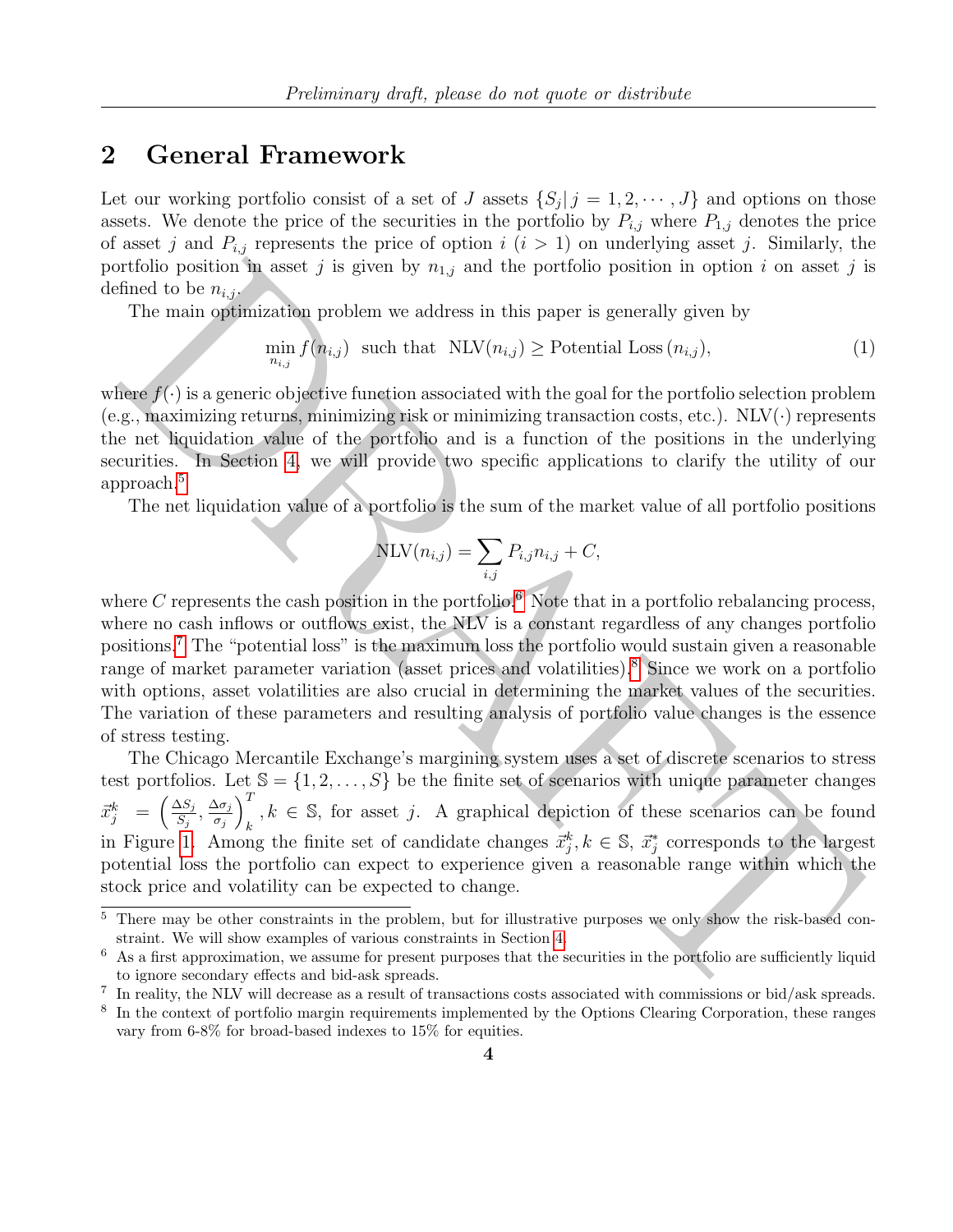<span id="page-4-0"></span>Figure 1: Scenarios considered in the conventional risk-based haircuts methodology. Given asset  $j$ , the X-axis represents changes in the asset price and the Y-axis represents



If  $\vec{x}_j^*$  is defined as the scenario under which the portfolio incurs the largest loss, then it solves the following optimization subproblem

$$
\vec{x}_j^* = \arg\min_{k \in \mathbb{S}} \Delta V_j(\vec{x}_j^k | n_{i,j}) \tag{2}
$$

where the change in value of a portfolio is given by

$$
\Delta V_j(\vec{x}_j | n_{i,j}) = \sum_i (P_{i,j}(\vec{x}_j) - P_{i,j}(0)) n_{i,j}.
$$

The maximum potential loss over the scenarios considered is given by the sum of the largest loss of each asset

Potential Loss 
$$
(n_{i,j}) = -\sum_{j} \Delta V_j(\vec{x}_j^* | n_{i,j}).
$$
 (3)

In most cases, the change  $\vec{x}_j^*$  corresponding to the worst-case scenario is located on the boundary of the discrete domain, but it is also possible that it is located inside the boundary – for example, a portfolio containing only an at-the-money straddle. Since there are long and short option positions in the portfolio, the objective function  $\Delta V_j(\vec{x}_j | n_{i,j})$  may not be concave or convex with respect to  $\frac{\Delta S_j}{S_j}$  or  $\frac{\Delta \sigma_j}{\sigma_j}$  $\frac{\partial \sigma_j}{\partial \sigma_j}$ . As a result, the function may have multiple local minima in the domain. The potential loss calculation is conceptually similar to the VaR measure. The potential loss gives the worst possible loss over a range of market conditions. On the other hand, VaR gives the worst possible loss given a probability of occurrence.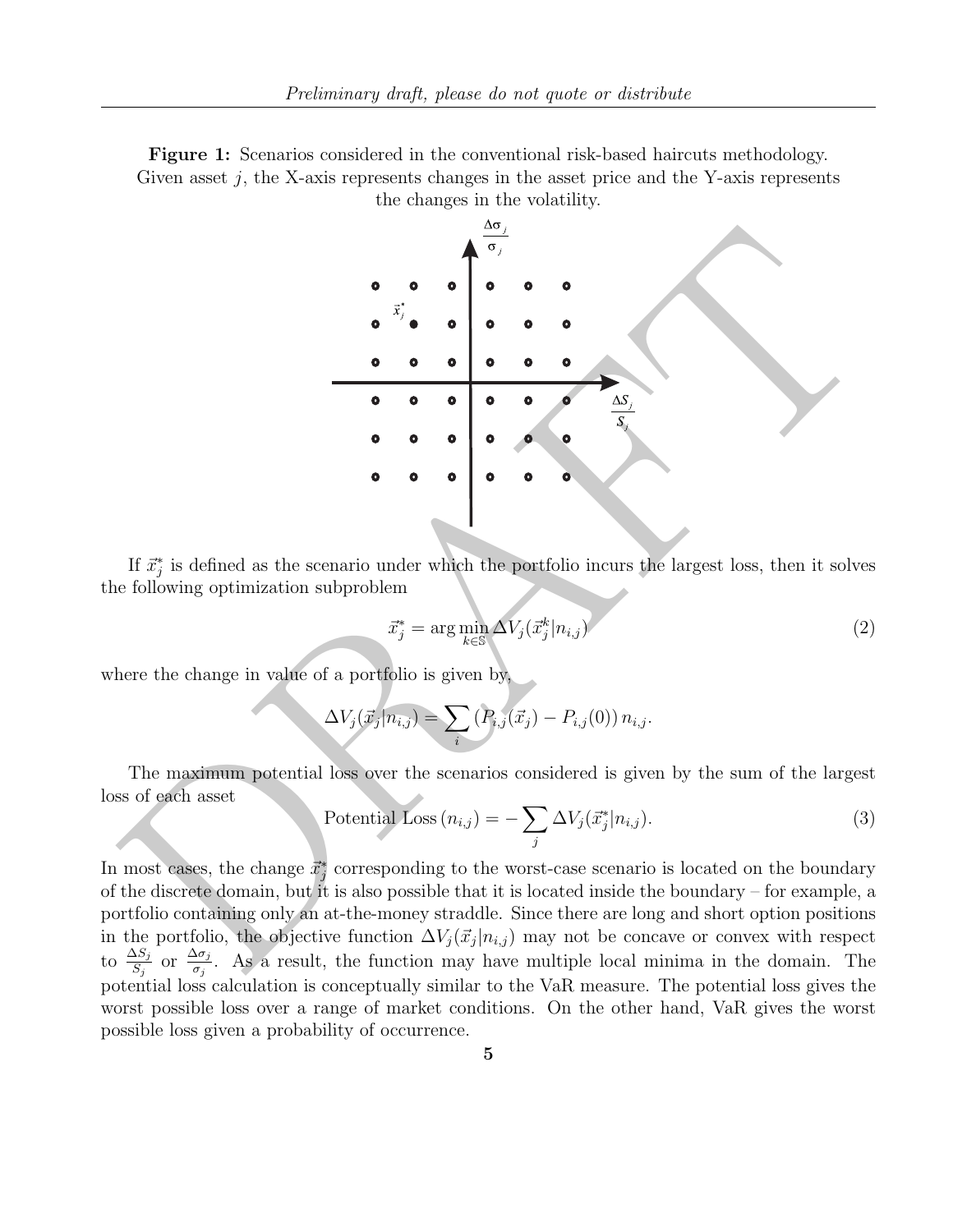The primary benefit of the discrete scenario-based approach is its simplicity – determine the objective value of each scenario and choose the smallest. On the other hand, the discrete setting makes the main problem [\(1\)](#page-3-0) numerically intractable for several reasons:

- The problem embeds two levels of optimization. A discrete subproblem needs to be solved in each iteration of the main optimization problem.
- The worst-case scenario solved via the subproblem described above is discrete. The discontinuities in solutions result in a cumbersome main problem.
- The accuracy of the solutions depends on the mesh size of the discrete set and as a result the grid could miss a local minimum that occurs between scenarios. By missing such minima, the estimated portfolio stress test may not provide a precise picture of the risks inherent in the portfolio allocations.
- The condition derived in the discrete setting does not provide useful information on the constraint surface (such as gradients or Hessians) which could be used in the main optimization problem.
- Increasing the number of scenarios increases accuracy, but at the cost of efficiency.

in cach iteration of the main optimization problem.<br>
• The security and iterations belowed via the subproblem described above is discrete. The discontinuities in solutions result in a cumbersome main problem.<br>
• The accur Given the limitations on efficiency and accuracy that the traditional discrete optimization exhibits in this subproblem, we suggest a continuous extension that improves the efficiency of computing the risk-based constraint. Although the risk-based scenarios consider an uncountably infinite number of scenarios in the continuous extension, by using advances in optimization we can efficiently solve these problems with precision.

## 3 Approaches to Risk-Based Constraint Estimation

In order solve the optimization subproblem (2) efficiently, we proceed with several modifications described in the following subsections.

- Approximate the objective with a quadratic function. When options are involved, the valuations are typically complex to compute. A quadratic approximation enhances the tractability of the problem without significant loss of precision for many portfolios.
- Extend the discrete domain to a continuous set. We consider two types of continuous sets here: a circle set and a box set. This approach converts the discrete-optimization problem into a continuous optimization problem and avoids the mesh size limitations discussed in the previous section. The optimal solution to the subproblem changes continuously when the underlying portfolio is altered. An ancillary benefit of our extension is that the solution constrained within the circle has continuous changes. Small variations in the positions  $n_{i,j}$  for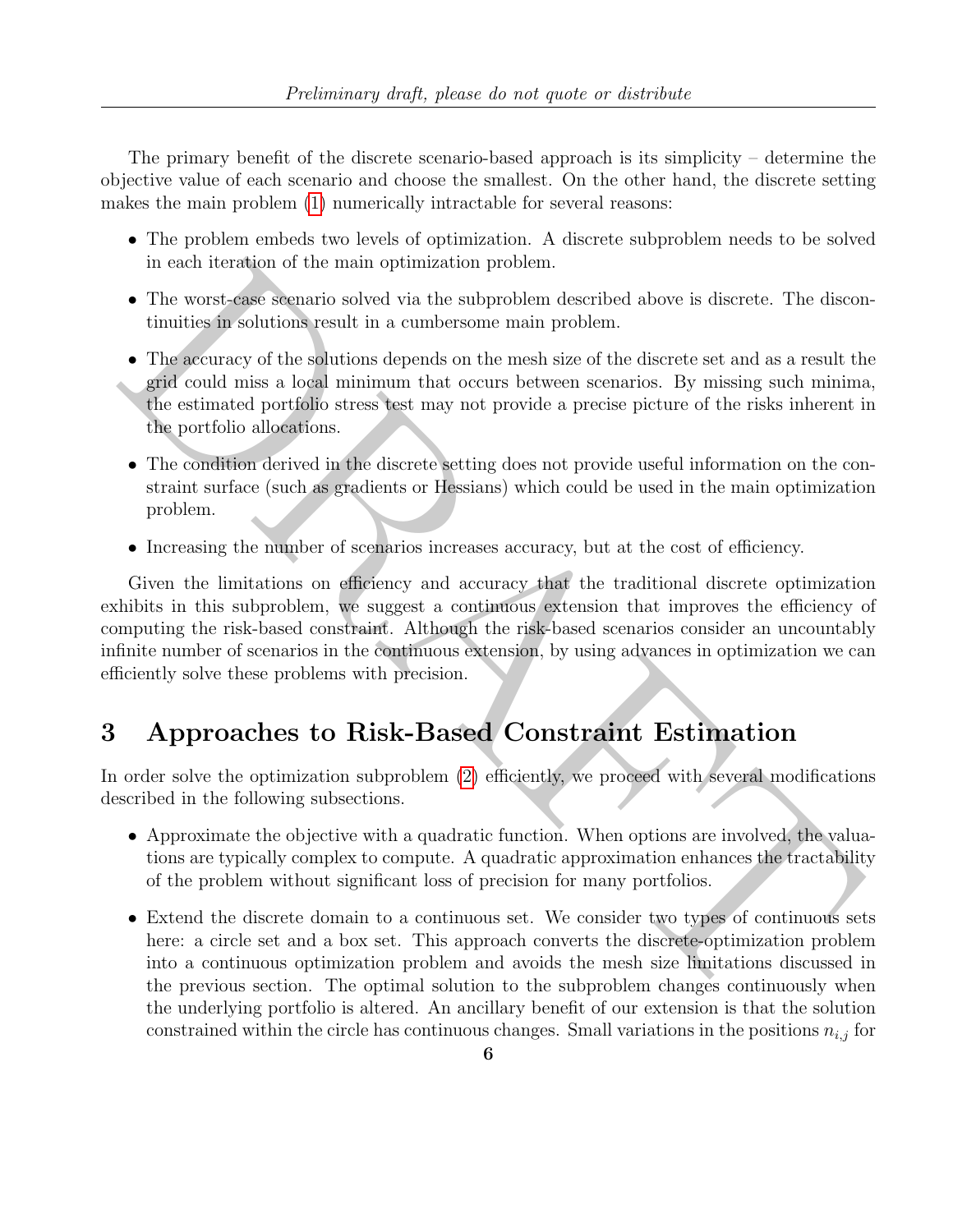the main optimization problem results in small changes of optimal scenario  $\vec{x}_j^*$  determining the risk-based criterion.

Although we summarize the approach of solving the subproblems and main optimization problems in each subsection, this is not the main focus of our contribution. We use our approaches to point out inefficiencies in the conventional approach while advocating for an alternative that preserves precision.

#### 3.1 Quadratic Approximation to Objective Function

In CME margin calculations and stress tests, the Black-Scholes model is used to compute the value of options. For a given asset  $j$ , the value of the asset and its derivatives are

$$
P_{i,j} = \begin{cases} S_j & i = 1 \\ O(S_j, \sigma_i, K_i, r, q, T_i, CP_i) & i > 2. \end{cases}
$$
 (4)

In particular, we have

$$
O(S, \sigma, K, r, q, T, CP) = \begin{cases} C(S, \sigma, K, r, q, T) & CP = \text{Call} \\ P(S, \sigma, K, r, q, T) & CP = \text{Put} \end{cases}
$$
(5)

and explicit formulas for these functions can be found in Appendix A.

Greeks are useful measures for option price sensitivities to changes in market parameters such as stock price, volatility, interest rates, and maturity. The Black-Scholes model endows analysts with an additional tool through analytic closed-form solutions for these sensitivities.<sup>9</sup> Therefore the portfolio value change under parametric changes  $\vec{x}_i$  can be approximated neatly with a quadratic function. This is very similar to a Taylor expansion of the value function  $V(\vec{x}_j | n_{i,j})$  to second order about the point  $\vec{x} = (0, 0)^T$ .

In terms of the objective function in (2), the change in value of any securities associated with asset j,  $\Delta V_j$ , to second order in  $\vec{x}_j$  is estimated by

in each subsection, this is not the main focus of our contribution. We use our approaches to point out inefficiencies in the conventional approach while advocating for an alternative that preserves precision.\n\n**3.1 Quadratic Approximation to Objective Function**\nIn CME margin calculations and stress tests, the Black-Scholes model is used to compute the value of options. For a given asset *j*, the value of the asset and its derivatives are\n
$$
P_{i,j} = \begin{cases}\nS_j & i = 1 \\
O(S_j, \sigma_i, K_i, r, q, T_i, CP_i) & i \geq 2.\n\end{cases}
$$
\nIn particular, we have\n
$$
O(S, \sigma, K, r, q, T, CP) = \begin{cases}\nC(S, \sigma, K, r, q, T) & CP = \text{Call} \\
P(S, \sigma_i, K_i, r, q, T) & CP = \text{Put}\n\end{cases}
$$
\nand explicit formulas for these functions can be found in Appendix A.\n\nGreeks are useful measures for option price sensitivity to change in market parameters such as stock price, volatility, interest rates, and maturity. The Black-Scholes model endows analysts with an additional tool through analytic closed-form solutions for these sensitivities.<sup>9</sup> Therefore the portfolio value change under parametric changes  $\vec{x}_j$  can be approximated neatly with a quadratic function. This is very similar to a Taylor expansion of the value function  $V(\vec{x}_j|n_{ij})$  to second order in  $\vec{x}_j$  is estimated by\n
$$
\Delta \vec{V}(\vec{x}_j|n_{ij}) = \vec{g}_j^T \vec{x}_j + \frac{1}{2} \vec{x}_j^T B_j \vec{x}_j,
$$
\n(6)\nwhere  $\vec{g}_j^T = (\sum_i D_{i,j} n_{i,j}, \sum_i V_{i,j} n_{i,j}), \vec{x}_j = (\frac{\Delta S}{S_j}, \frac{\Delta \sigma_j}{\sigma_j})^T$  and\n
$$
D_{i,j} = \frac{\partial P_{i,j}}{\partial S_j} S_j
$$
 and  $V_{i,j} = \frac{\partial P_{i,j}}{\partial \sigma_j} \sigma_j$ .

<sup>9</sup> Further motivation for the use of the Black-Scholes model is found in the regulatory use of this model when determining risk-based margin requirements.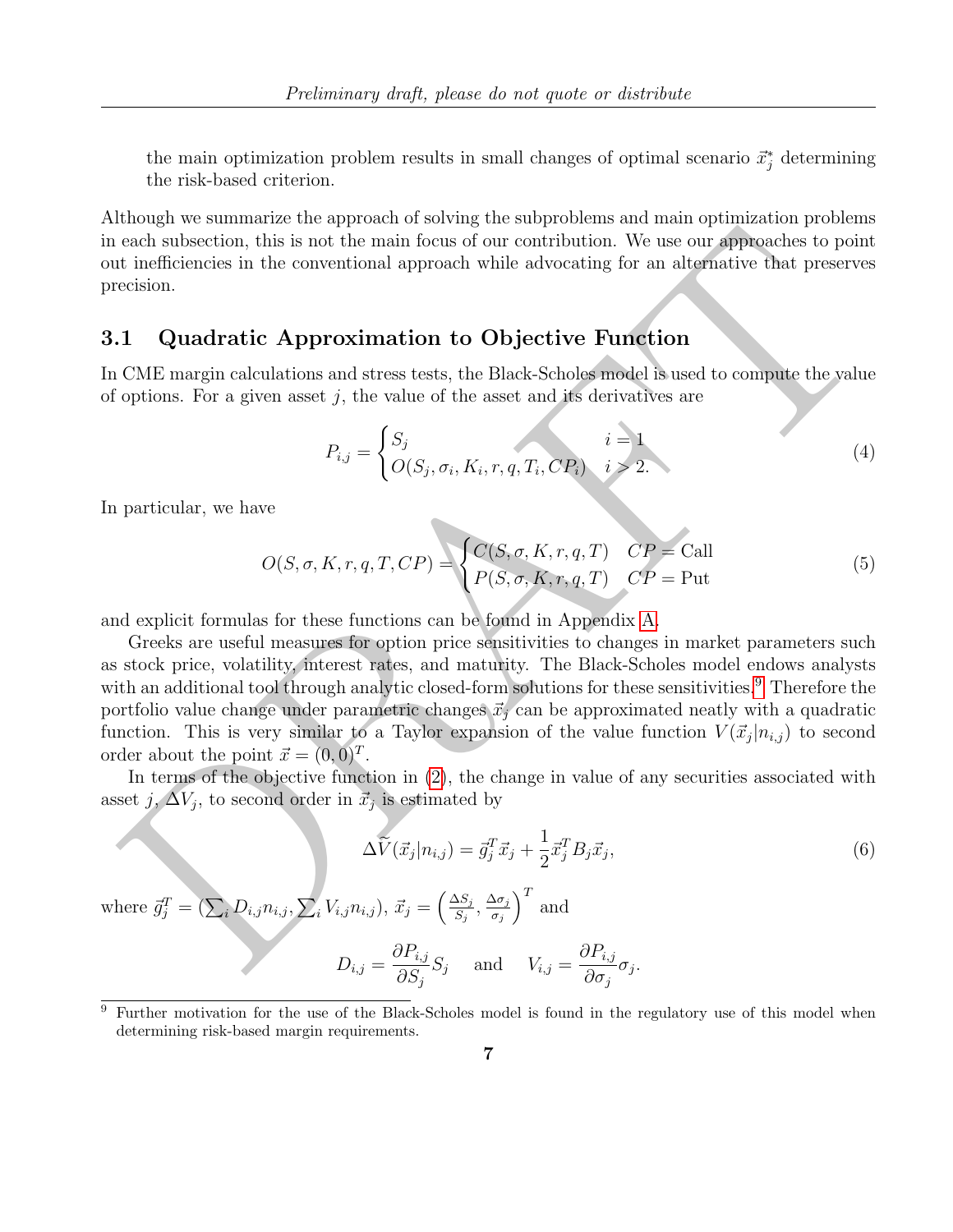The partial derivatives in the equations above are the conventional Greeks delta and vega. The symmetric  $2 \times 2$  matrix  $B_j$  is defined as follows

$$
B_j = \sum_i \begin{pmatrix} \frac{\partial^2 P_{i,j}}{\partial S_j^2} n_{i,j} & \frac{\partial^2 P_{i,j}}{\partial S_j \partial \sigma_j} n_{i,j} \\ \frac{\partial^2 P_{i,j}}{\partial \sigma_j \partial S_j} n_{i,j} & \frac{\partial^2 P_{i,j}}{\partial \sigma_j^2} n_{i,j} \end{pmatrix} . \tag{7}
$$

Note that for the stock component,  $i = 1$ , all second derivatives vanish. The matrix  $B_j$  is not necessarily positive semi-definite, which implies the objective function  $\Delta V(\vec{x}_j | n_{i,j})$  may not be convex or concave.

**Example 12**<br>
The book component,  $i = 1$ , all second derivatives vanish. The matrix  $B_j$  is no<br>
resessarily positive semi-definite, which implies the objective function  $\Delta V(\vec{x}_j | n_{i,j})$  may not b<br>
resessarily positive sem For small enough parametric changes in the case of at-the-money options – or for portfolios that contain options that are sufficiently far-from-the-money, and therefore relatively insensitive to implied volatility changes – this approximation of portfolio value changes is very precise. In fact, the first order change in portfolio value could be sufficient for some purposes. Though we leave the extension to higher order terms in  $\vec{x}_j$  to future research, the extension is straight-forward.

#### 3.2 Continuous Extension of the Domain

Instead of using a discrete domain S, the subproblem (2) can be extended to a continuous analog with  $\vec{x}_j^* \in \mathbb{S}_c = {\{\vec{x} \mid ||\vec{x}|| \leq c\}}.$  The optimization problem is defined by

$$
\vec{x}_j^* = \arg\min_{\vec{x}_j \in \mathbb{S}_c} \Delta V_j(\vec{x}_j | n_{i,j}) \approx \arg\min_{\vec{x}_j \in \mathbb{S}_c} \vec{g}_j^T \vec{x}_j + \frac{1}{2} \vec{x}_j^T B_j \vec{x}_j. \tag{8}
$$

The benefit of this approach is that the problem becomes the well-known "trust-region" problem in optimization literature (Nocedal and Wright, 1999). Given the vast literature on techniques to solve the trust-region problem, the optimal solution can be efficiently computed. In Figure 2, we illustrate the solution  $\vec{x}_j^*$  computed within the new domain  $\vec{x}_j \in \mathbb{S}_c$ .

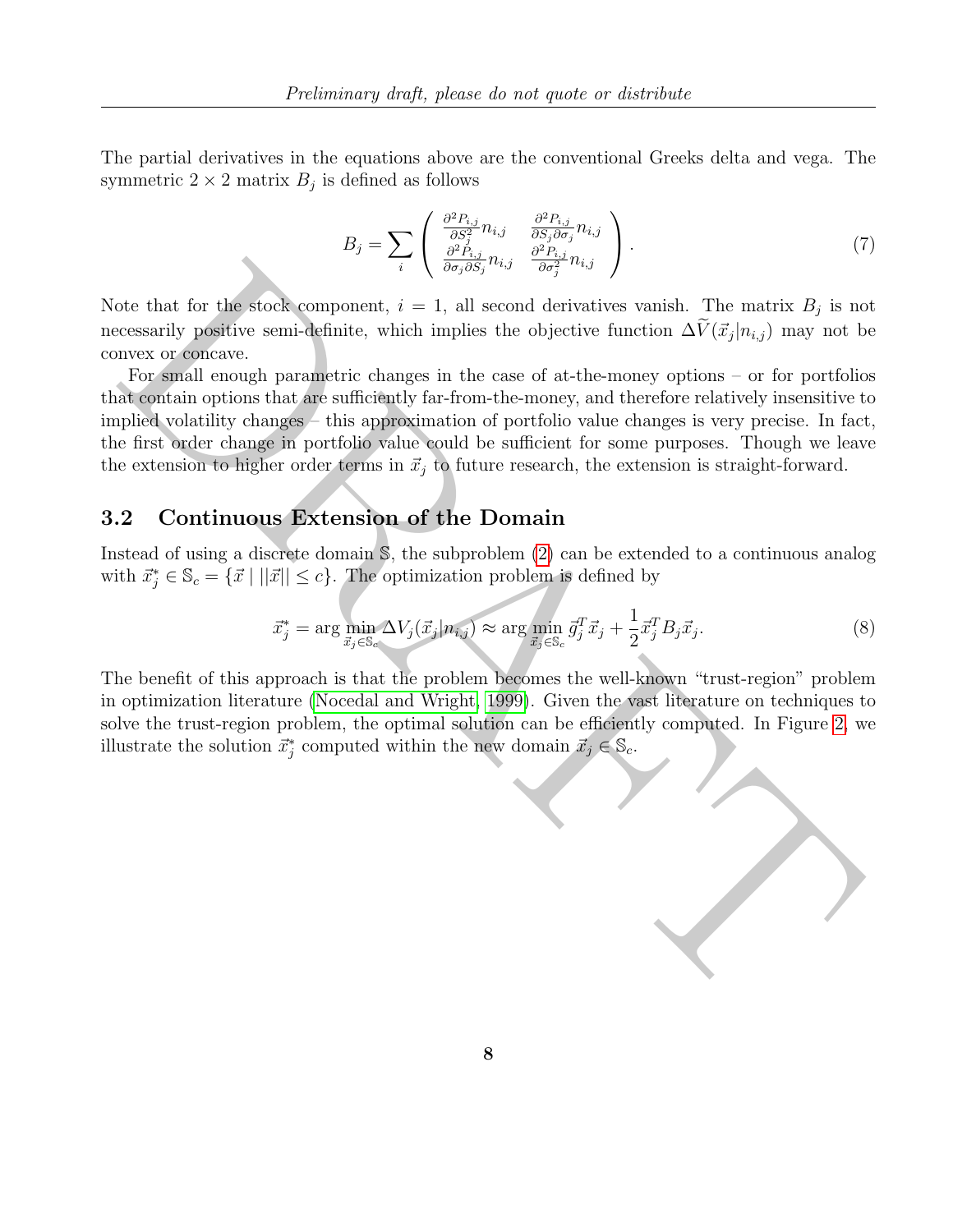<span id="page-8-0"></span>

Figure 2: A continuous generalization of the discrete risk-based haircuts methodology.

The following theorem outlines a conventional approach to determine the solution of this trust region problem.

**Theorem 1.** The vector  $\vec{x}^*$  is a global solution of the trust-region problem

$$
\min_{\vec{x}\in\mathbb{R}^n} \left( \vec{g}^T \vec{x} + \frac{1}{2} \vec{x}^T B \vec{x} \right) \quad \text{such that} \quad ||\vec{x}|| \le c \tag{9}
$$

if and only if  $\vec{x}^*$  is feasible and there is a scalar  $\lambda \geq 0$  such that the following conditions are satisfied:

$$
(B + \lambda I)\vec{x}^* = -\vec{g},\tag{10a}
$$

$$
\lambda(c - ||\vec{x}^*||) = 0,\tag{10b}
$$

$$
(B + \lambda I) is positive-semidefinite. \t(10c)
$$

where I is the  $n \times n$  identity matrix.

An efficient way to solve the trust-region subproblem is to use the "exact trust-region" method in Moré and Sorensen (1983) and Nocedal and Wright (1999), which takes normally less than 5 iterations for a two-dimensional problem like this. The method is proven to converge to the near exact global solution with very high probability. An alternative and simpler method to solve the problem is an indefinite version of the dog-leg algorithm (Powell, 1970; Byrd et al., 1988), which uses only two steps to determine an approximate solution. Since only two steps are involved, one can derive the solution in closed-form. Using the closed-form solution of the subproblem, gradient and Hessian information can be derived for the main problem. With these analytic properties, the main optimization problem is not limited to the use of a derivative-free or a derivative-estimation solver.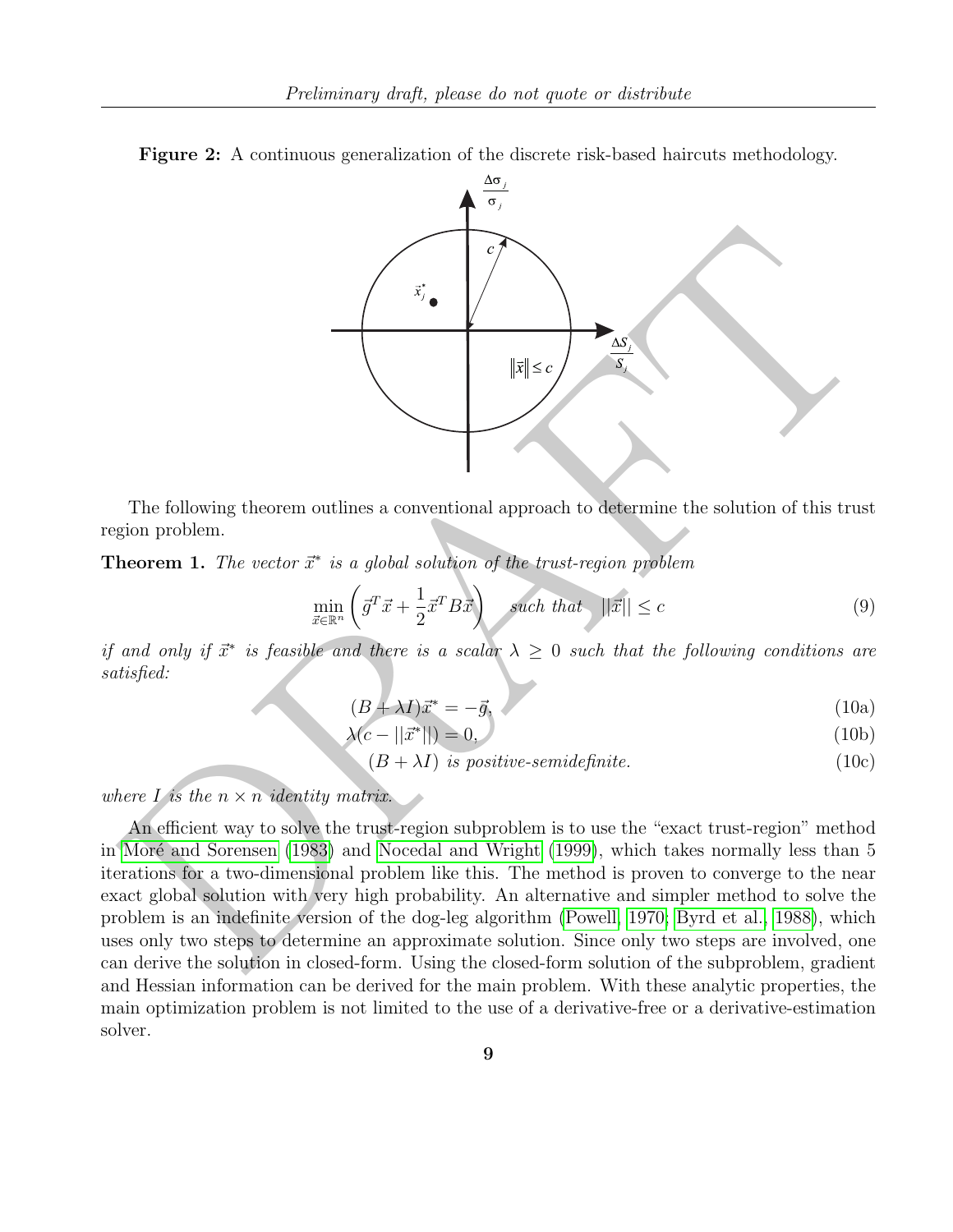#### 3.3 Alternative Extension of the Risk-Based Constraint Calculation

As an alternative to the above continuous extension, consider the problem with  $\vec{x}_j^*$  defined by

$$
\vec{x}_j^* = \arg\min_{\vec{x}_j \in \mathbb{S}_{\infty}} \Delta V_j(\vec{x}_j | n_{i,j}). \tag{11}
$$

where the scenarios under consideration fall within the rectangular region specified by  $\mathbb{S}_{\infty} = \{ \vec{x} \mid$  $||\vec{x}||^{\infty} \leq c$  as depicted in Figure 3.

<span id="page-9-0"></span>Figure 3: An alternative continuous generalization of the discrete risk-based haircuts



For problems of this type (in which variables vary within an interval), the gradient-projection method is especially efficient and precise (Nocedal and Wright, 1999). The following essentially states the KKT conditions for the optimization problem. The box constraint  $||\vec{x}||^{\infty} \leq c$  is equivalent to a standard set of constraints

$$
\vec{a}_k^T \vec{x} \ge -c, k \in \mathcal{I} = \{1, 2, 3, 4\}, \text{ where } A = \begin{pmatrix} \vec{a}_1^T \\ \vec{a}_2^T \\ \vec{a}_3^T \\ \vec{a}_4^T \end{pmatrix} = \begin{pmatrix} 1 & 0 \\ -1 & 0 \\ 0 & 1 \\ 0 & -1 \end{pmatrix}.
$$
 (12)

The KKT conditions for the box region problem

$$
\min_{\vec{x}\in\mathbb{R}^n} \vec{g}^T \vec{x} + \frac{1}{2} \vec{x}^T B \vec{x}, \quad \text{such that } \vec{a}_k^T \vec{x} \ge \vec{c}, \quad \text{for all } k \in \mathcal{I}
$$
\n
$$
(13)
$$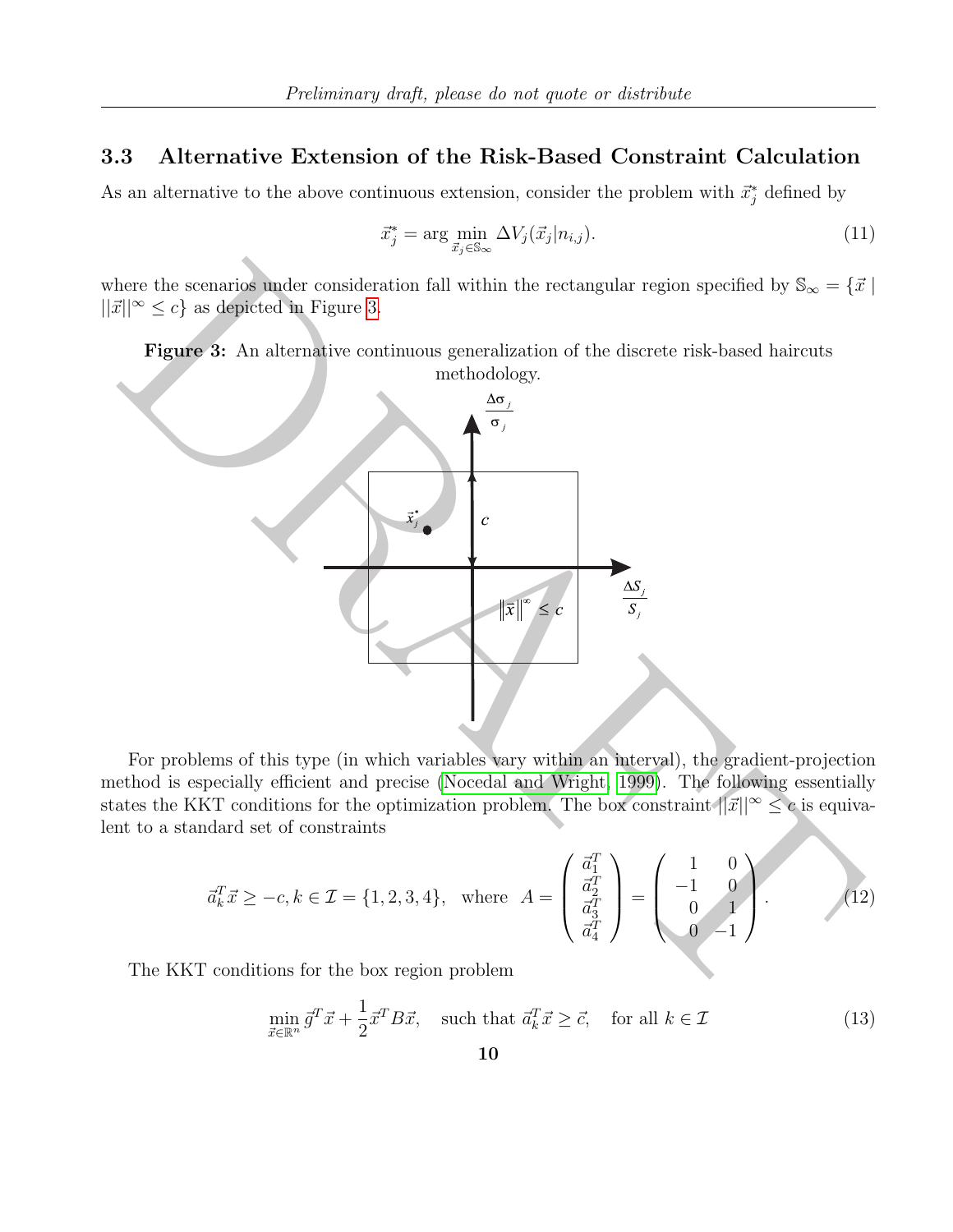define the optimal solutions to the problem

$$
B\vec{x}^* + \vec{g} - \sum_{k \in \mathcal{A}(\vec{x}^*)} \lambda_k^* a_k = 0,\tag{14a}
$$

$$
\vec{a}_k^T \vec{x}^* = -c, \text{ for all } k \in \mathcal{A}(\vec{x}^*), \tag{14b}
$$

$$
\vec{a}_k^T \vec{x}^* \ge -c, \text{ for all } k \in \mathcal{I} \backslash \mathcal{A}(\vec{x}^*), \tag{14c}
$$

$$
\lambda_k^* \ge 0, \text{ for all } k \in \mathcal{A}(\vec{x}^*), \tag{14d}
$$

where  $\mathcal{A}(\vec{x}^*)$  is an active set at the optimal solution  $\vec{x}^*$  defined as

$$
\mathcal{A}(\vec{x}^*) = \{k \in \mathcal{I} \mid \vec{a}_k^T \vec{x}^* = -c\}.
$$

 $\begin{array}{ll} \delta^T_+x^*=-c, \text{ for all } k\in \mathcal{A}(\vec{x}^*), \\ \delta^T_+x^*=-c, \text{ for all } k\in \mathcal{A}(\vec{x}^*) \end{array} \qquad \qquad \text{(14b)}\\[14pt] \begin{array}{ll} \delta^T_+x^*=2c, \text{ for all } k\in \mathcal{A}(\vec{x}^*) \end{array} \qquad \qquad \text{(14c)}\\[15pt] \begin{array}{ll} \lambda^*_k\geq 0, \text{ for all } k\in \mathcal{A}(\vec{x}^*) \end{array} \qquad \qquad \text{(14d)}$ We solve the optimization problem using the gradient-projection method – see, for example, Nocedal and Wright (1999). The convergence for the method is very fast, typically within two iterations in our two-dimensional problem. Analogous to the previously discussed extension, the solution  $\vec{x}_j^*$  is represented in closed-form as a function of  $n_{i,j}$ . When plugging back to the main optimization problem, the constraint itself can be expressed as a function of portfolio positions. From these closed-form expressions, gradients and Hessian's can be derived.

### <span id="page-10-0"></span>4 Applications

In this section, we work through a few examples of the risk-based optimization approaches outlined above. In each case, we show the optimal portfolio allocation for each approach and discuss the salient features.<sup>10</sup>

### 4.1 Shorting a Straddle Position

In this example, we consider an investor who would like to implement a short straddle position on an asset because she believes the underlying asset will not change significantly before the options expire in three months. She would like to short as large a position as possible, but the margin system limits the maximum number of option contracts she can write.

The options are at-the-money with strike price of \$60. We assume the underlying asset pays a constant and continuously compounded dividend of 1% and that the risk-free rate is a constant and continuously compounded 3%. We assume that both the put and the call option have prices that imply a Black-Scholes volatility of 20%.

Given that the investor has \$100,000 in cash to collateralize her short position, we would like to know how many straddles she can sell short while limiting her potential for losses in the next

 $10$  The particular securities chosen in each example are sensitive to market conditions. Sudden and dramatic changes in market conditions can lead to entirely different results.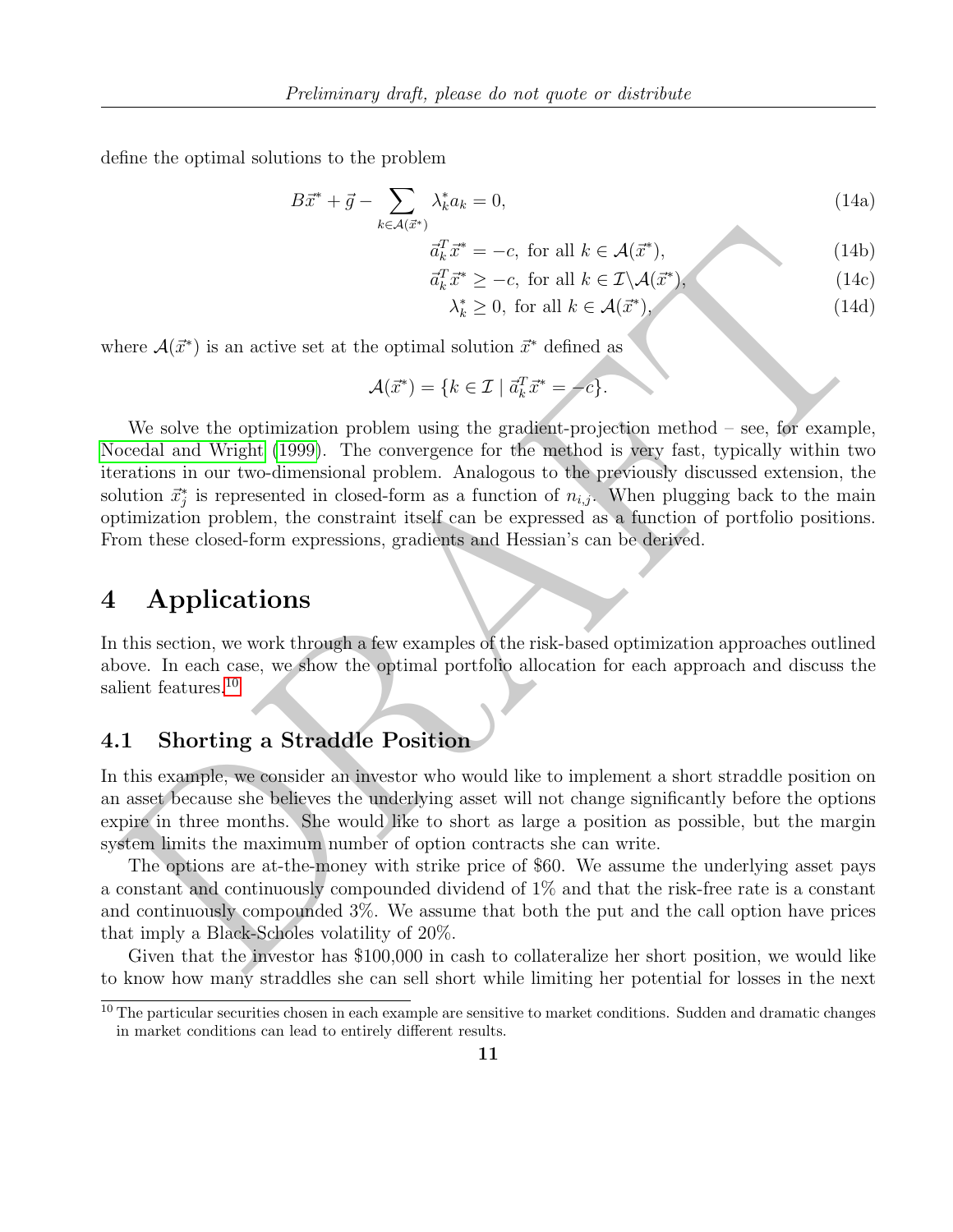observation period. Let N be the number of straddles the investor will short and let  $C(K,T)$  and  $P(K,T)$  represent the call and put options comprising the straddle.<sup>[11](#page-0-0)</sup> The optimization problem to solve in this case is therefore

$$
\arg\max f(N) = N \tag{15}
$$

subject to the constraint

$$
NLV(N) \geq \text{Potential Loss}(N). \tag{16}
$$

 $NLV(N) \geq$  Potential Loss(A).<br>
the net liquidation value (NLV) is a function of the number of straddles written (N) and it is constant  $NEV(N) = 8100,000$ . The potential loss given N straddles in the portfolio. For a constant The net liquidation value (NLV) is a function of the number of straddles written  $(N)$  and it is a constant  $NLV(N) = $100,000$ . The potential loss given N straddles in the portfolio. For now, we consider variations of the implied volatility and underlying asset price to be bounded by  $15\%$ <sup>12</sup> The main optimization problem is setup in MATLAB using the routine fmincon, which implements either a trust-region-reflective algorithm or an active-set algorithm to solve the nonlinear optimization problem. The optimization problem is only a one dimensional problem and is relatively easy to solve. On an Intel 4th generation i7 CPU machine, the optimization code was completed within a few seconds, even under the circumstances that 500 function evaluations were used.

The efficiency of each portfolio optimization given the risk-based constraints depends on the starting position – the seed position for the optimization – and the approach. Table 1 summarizes number of function valuations used for each risk-based constraint optimization. The discrete scenario-based model shows much more volatility in the number of function valuations required to obtain the optimal solution.

<span id="page-11-0"></span>**Table 1:** Optimal number  $(N)$  of short straddles given \$100,000 cash to collateralize the option writing. Function evaluation ranges result from different starting positions.

| Approach | N.     | <b>Function Evaluations</b> |
|----------|--------|-----------------------------|
| Discrete | 19,087 | 14 to 500                   |
| Circle   | 16,440 | 11 to 84                    |
| Box      | 14.764 | $11 \text{ to } 176$        |
|          |        |                             |

The discrete calculation results in the least conservative portfolio because the scenarios considered by this approach are a subset of those of the continuous box extension. Similarly, the box extension is more conservative than the circular extension since all scenarios considered in the circular extension are also considered in the box extension (the circle is inscribed in the square).

<sup>&</sup>lt;sup>11</sup> In this case,  $n_{1,1} = 0$  since the investor does not hold a long or short position in the underlying and  $n_{2,1} = n_{3,1}$ −N representing equal short positions in the call and put options.

<sup>&</sup>lt;sup>12</sup> The use of 15% variation is in line with regulatory agency definitions. In both examples, we use 15% as the variation level. In fact, we do not recommend applying our method for variations greater than 15%, because we rely on accuracy of quadratic expansion/approximation, which is only valid for small variations.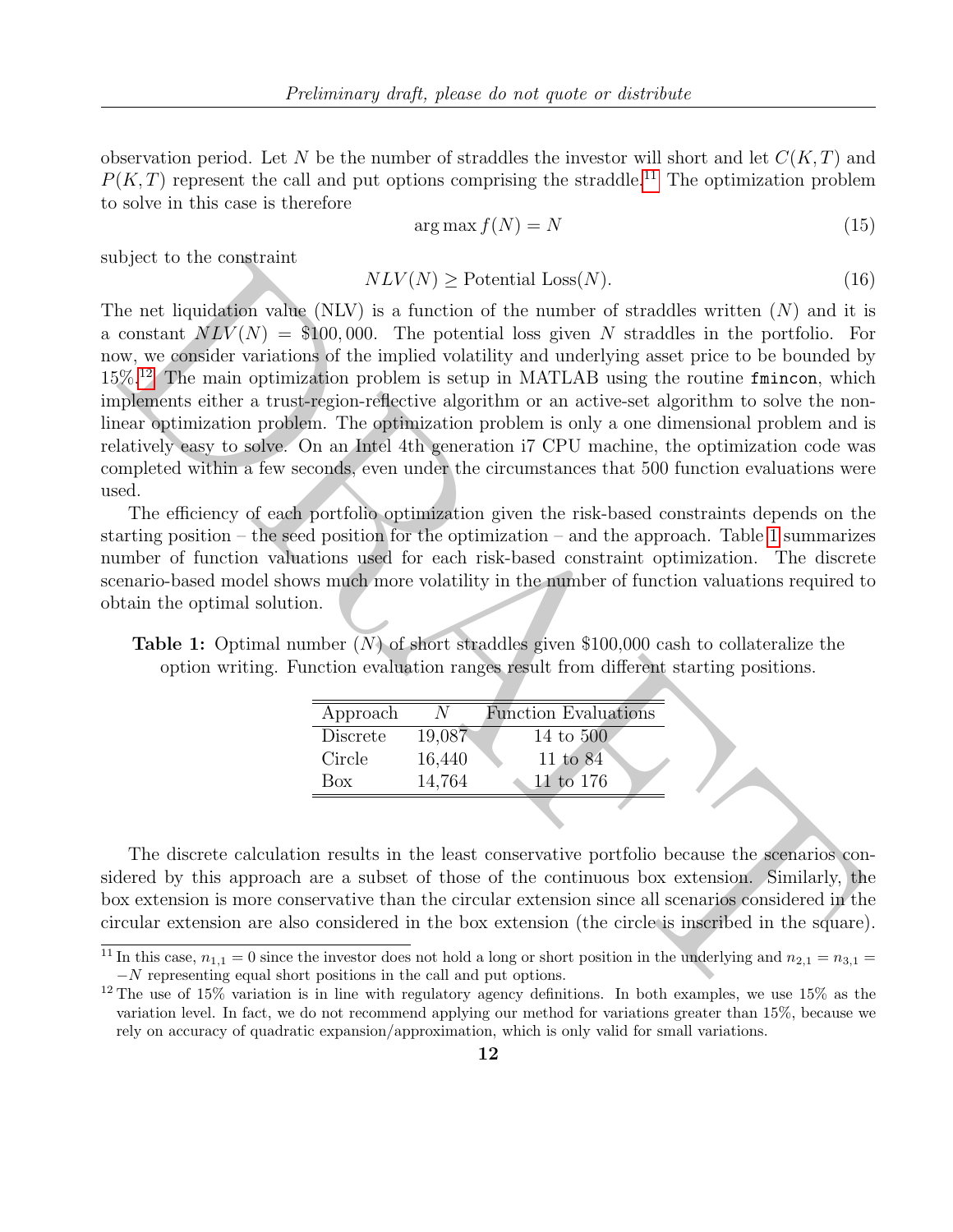At the same time, the continuous extensions also determine their respective optimal portfolios more efficiently–with much fewer function valuations. The performance, described by the number of function evaluations, for the discrete scenario optimization problem shows more variance and, in some cases, the optimization becomes very slow.

Since the optimization procedures used in this paper are static and therefore reveal nothing about the dynamics of asset prices. By observing the changes in the static results for various levels of the current asset price and implied volatility, the next two analyses shed light on the sensitivity of optimization results to changing market conditions.

Sensitivity to stock price. The levels of stock prices affect the optimal number of straddles shorted. This sensitivity test checks the robustness of the solutions when market conditions change. In Figure 4, we show the optimal number of straddles to short in each scenario as a function of the underlying stock price.

<span id="page-12-0"></span>



Since the straddle has strike of \$60, a larger number of straddles can be purchased when the stock price is near \$60. The lines contained in Figure 4 represent solutions that satiate the NLV constraint. More conservative portfolios would short fewer options and experience less turnover when compared with portfolios that satiate the NLV constraint.

Changing the underlying stock value does not affect the computational efficiency of the optimization approaches studied. In particular, we observe that the optimization procedures use approximately the same number of the function valuations.

Sensitivity to volatility. Since portfolio allocation is also sensitive to the level of implied volatility, we explore the effect of varying the volatility on the optimal number of straddles to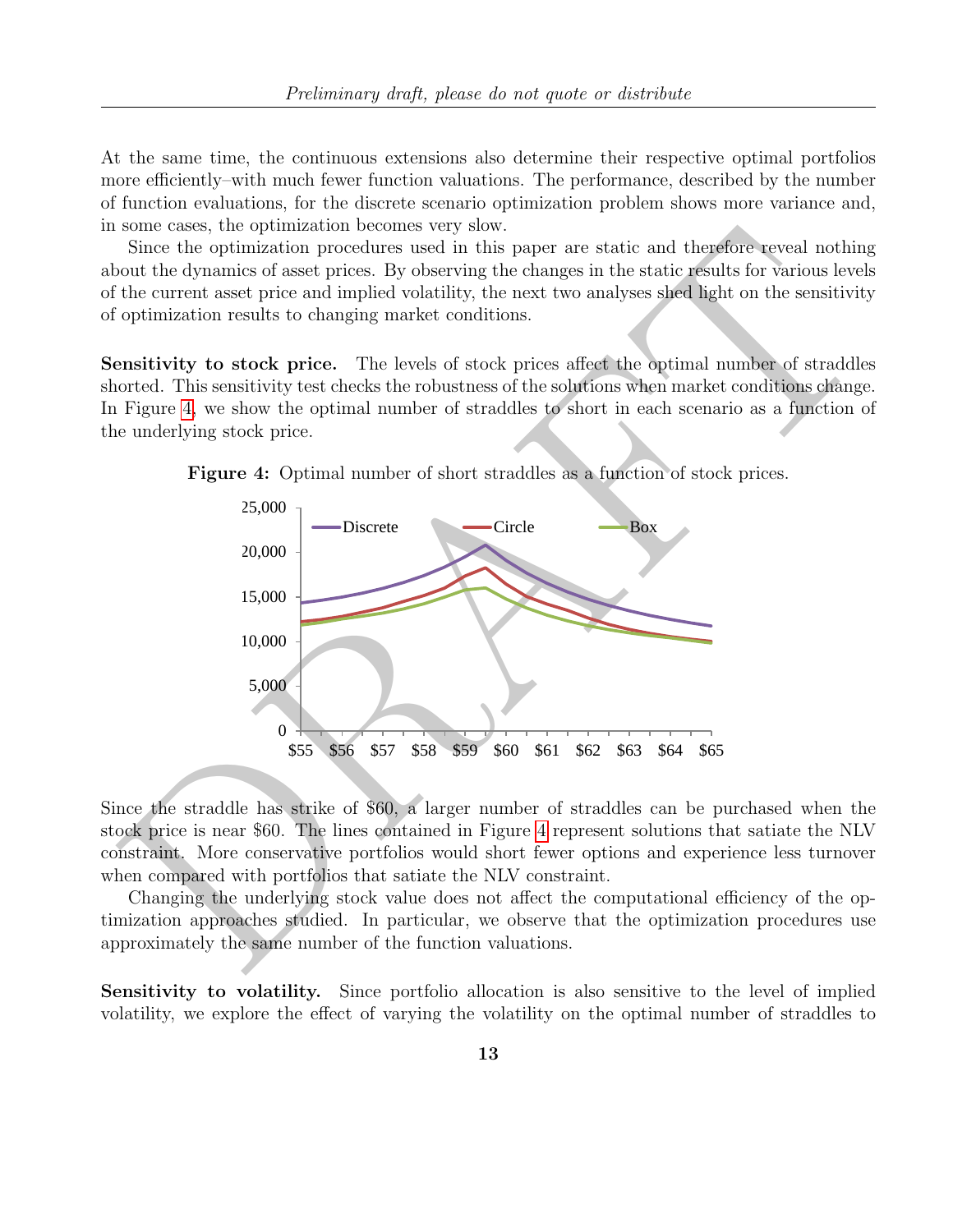short in each optimization algorithm. We vary the implied volatility of the options from 15% to 25% and plot the results in Figure [5.](#page-13-0)

<span id="page-13-0"></span>

Figure 5: Optimal number of short straddles as a function of implied volatility

The results are relatively insensitive to changes in implied volatility. Generally speaking, a more volatile stock actually results in optimal portfolios with higher leverage. This is because the option prices are more sensitive to changes in volatility in a low volatility environment than a high volatility environment.

Sensitivity to positions. It is possible that the optimization algorithm would be sensitive to the positions in the portfolio. To study the effect of the positions in the portfolio, we adjust the strategy from a straddle to a strangle such that both options are out-of-the-money  $\sim$  increasing the call option strike to \$65 and decreasing the put option strike to \$55, while keeping the underlying asset price fixed at \$60. A short strangle is generally betting stock price will not close beyond the range defined by the two strike prices (\$55 and \$65). Table 2 summarizes the results of the various optimization approaches given this alternative strategy.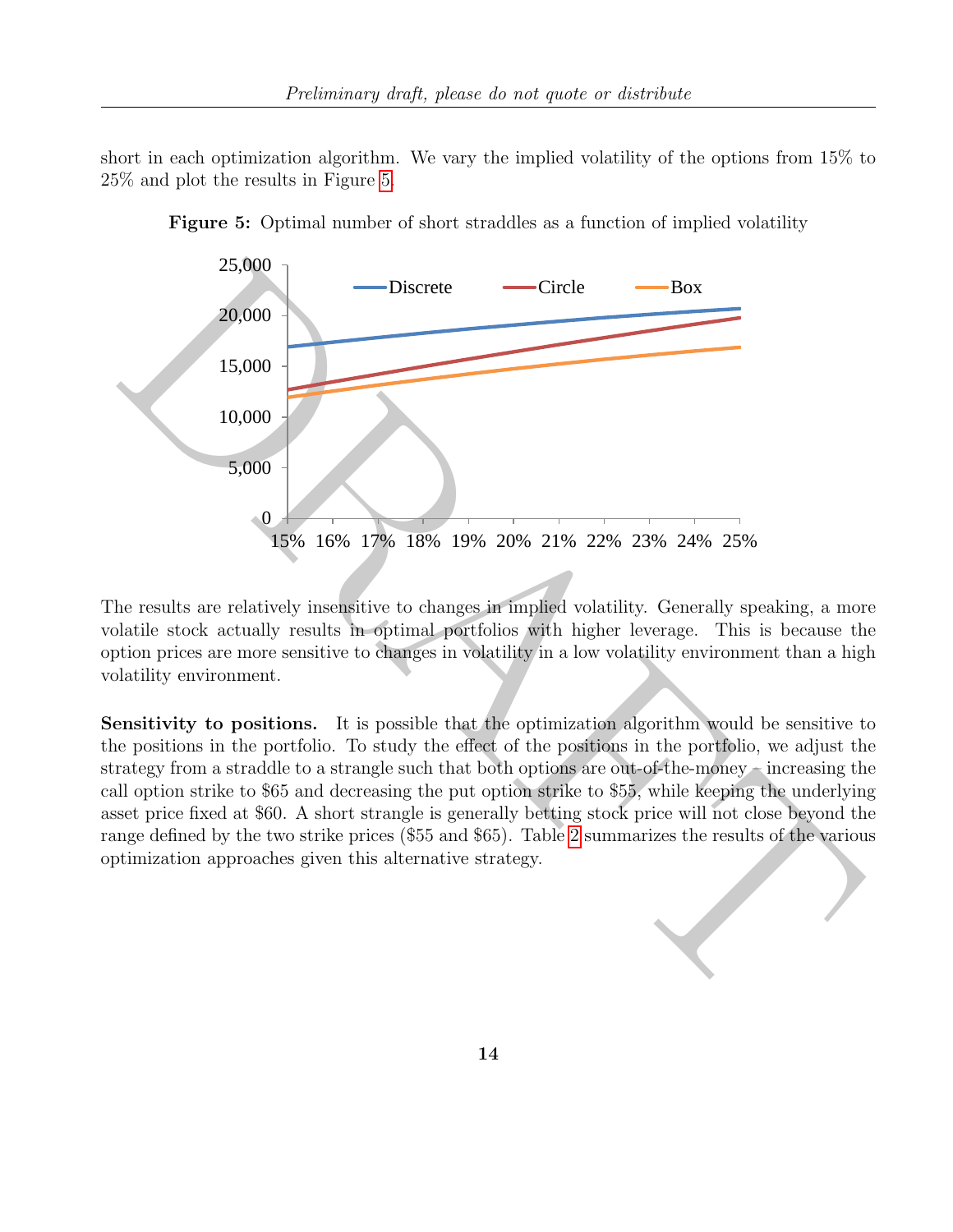<span id="page-14-0"></span>**Table 2:** Optimal number  $(N)$  of short strangles given \$100,000 cash to collateralize the option writing. Function evaluation ranges result from different starting positions.

| Approach   | N.     | <b>Function Evaluations</b> |
|------------|--------|-----------------------------|
| Discrete   | 22,855 | 14 to 357                   |
| Circle     | 22,327 | 14 to 40                    |
| <b>Box</b> | 19,861 | 11 to $40$                  |

The algorithms find that one can short more strangles for a few reasons. First, the options are out-of-the-money and therefore less expensive than the positions that made up the straddle. In addition, the options are less sensitive to price and volatility changes than those involved in the at-the-money straddle.

#### 4.2 Maximizing Expected Holding Period Returns

This is an example in an upward trending market, in which the investor believes that the asset will appreciate more quickly than the general market implies. As a result, the investor would like to maximize her exposure to the asset using a fixed amount of cash to purchase/sell short-term call and put options as well as stock. The investor would view the stock and call options as cheap and put options as expensive since her view of the stock is generally more favorable than that of the market.

**Expressed and that one can short measure and the symmetric symmetric and the symmetric original and the symmetric control be a discrete the symmetric proposed in the control of the symmetric definition, the options are d** For our example, the stock has a current market value of \$50. Besides the stock, there is a set of four options (written on the same stock) in which the investor can invest: two call options and two put options. The maturities for the options are either one month or three months. For call options, the strike prices are \$60 and for put options, the strike prices are \$40. See Table [3](#page-15-0) for a detailed list of options. Initially, the investor has \$100 cash to purchase or collateralize any position in the stock or options. Since we allow long and short positions for options, the amount of initial cash is not a crucial factor for option allocations. However, the amount of initial cash controls the strictness of the stress testing criterion.

We assume that the investor expects the non-dividend paying stock to appreciate at 5% annually, which is greater than the annualized risk-free rate of 3%. We assume that the stock has a continuously compounded constant dividend yield of 1%, and all the put and the call options have prices that imply a Black-Scholes volatility of 20%.

We have considered here only a "flat" volatility smile for ease of presentation and parametric simplicity. We have explored including more realistic volatility smiles, but we find that this extension does not decrease efficiency of the optimization approaches considered here. Including such complications is as simple as changing input parameters.

We implement our optimization algorithm to determine the optimal number of options the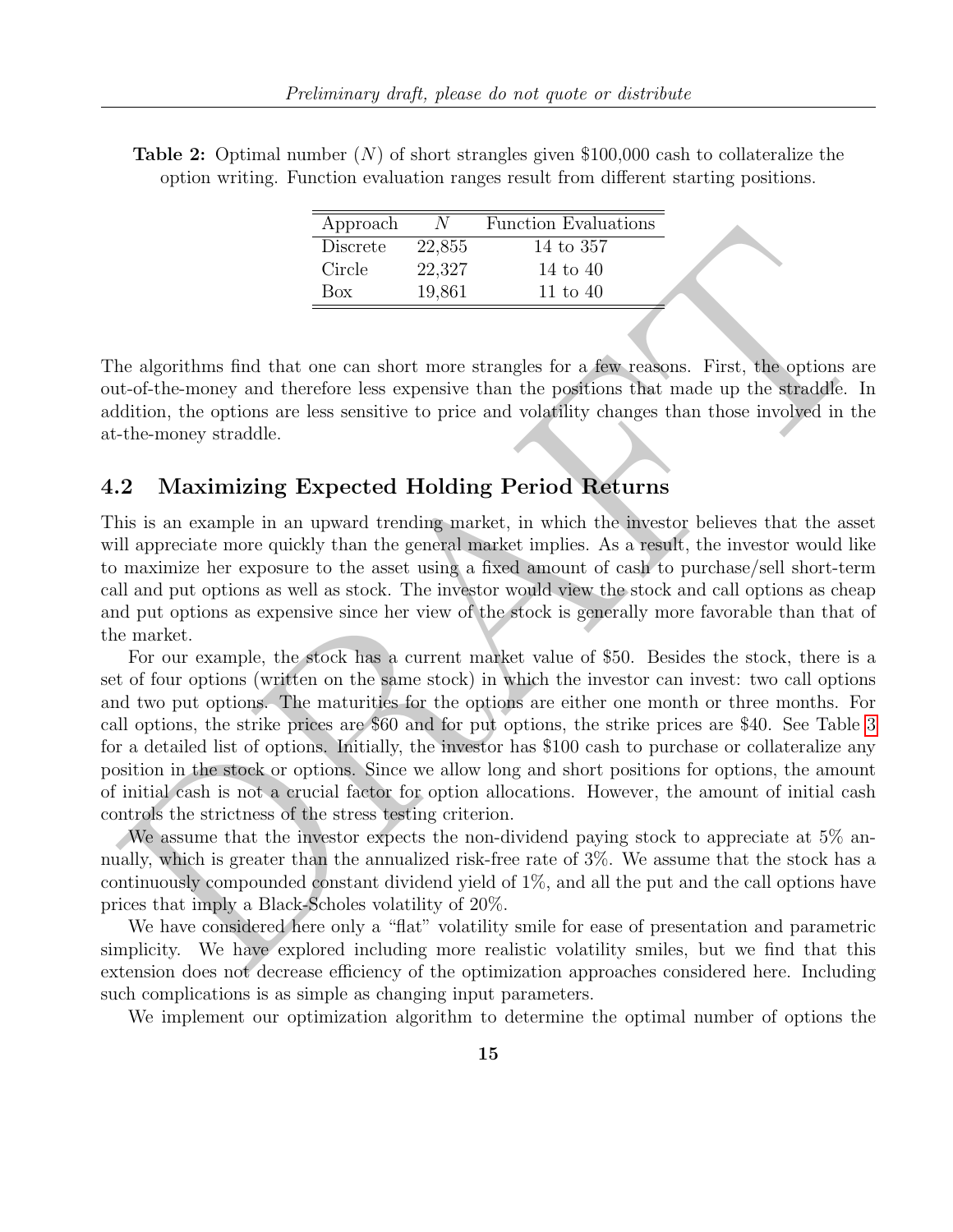investor will purchase or short in order to maximize her portfolio's expected return over the next  $month<sup>13</sup>$  $month<sup>13</sup>$  $month<sup>13</sup>$ 

$$
\max_{n} f(n_{i,1}) = \max_{n} \mathbb{E}_{t}[\text{Portfolio Value}(n_{i,1})], i \in \{1, 2, 3, 4, 5\}
$$
\n(17)

The optimization model imposes the single constraint

<span id="page-15-1"></span>
$$
NLV(n_{i,1}) \ge \text{Potential Loss}(n_{i,1})\tag{18}
$$

|                                                                                                                                                                                                                                                                                                                                                                                                                                                                                                                                                           |                         |                        | $NLV(n_{i,1}) \geq$ Potential Loss $(n_{i,1})$ |                         |                                                                                                                                                                                                                                  | (18) |
|-----------------------------------------------------------------------------------------------------------------------------------------------------------------------------------------------------------------------------------------------------------------------------------------------------------------------------------------------------------------------------------------------------------------------------------------------------------------------------------------------------------------------------------------------------------|-------------------------|------------------------|------------------------------------------------|-------------------------|----------------------------------------------------------------------------------------------------------------------------------------------------------------------------------------------------------------------------------|------|
| sing the same definition we used in Section 2, the risk-based margin criterion prohibits the<br>vestor from taking very aggressive long and short positions.<br>The maximization algorithm for the continuous extensions result in the portfolio allocation<br>mmarized in Table 3.                                                                                                                                                                                                                                                                       |                         |                        |                                                |                         |                                                                                                                                                                                                                                  |      |
| <b>Table 3:</b> Portfolio allocations resulting from optimization algorithms.                                                                                                                                                                                                                                                                                                                                                                                                                                                                             |                         |                        |                                                |                         |                                                                                                                                                                                                                                  |      |
| Security Type                                                                                                                                                                                                                                                                                                                                                                                                                                                                                                                                             | Months to<br>Expiration | <b>Strike</b><br>Price | Scenario<br><b>Based</b>                       | Circle<br>Extension     | Box<br>Extension                                                                                                                                                                                                                 |      |
| Call<br>Call                                                                                                                                                                                                                                                                                                                                                                                                                                                                                                                                              | 3                       | \$60<br>\$60           | 435<br>2,150                                   | 423<br>2,164            | 435<br>2,133                                                                                                                                                                                                                     |      |
| Put<br>Put<br>Stock                                                                                                                                                                                                                                                                                                                                                                                                                                                                                                                                       | 1<br>3                  | \$40<br>\$40           | 30<br>$-941$<br>$-26$                          | 28<br>$-1,051$<br>$-32$ | 30<br>$-945$<br>$-30$                                                                                                                                                                                                            |      |
| <b>Expected Portfolio Value</b>                                                                                                                                                                                                                                                                                                                                                                                                                                                                                                                           |                         |                        | \$111.07                                       | \$110.72                | \$110.60                                                                                                                                                                                                                         |      |
|                                                                                                                                                                                                                                                                                                                                                                                                                                                                                                                                                           |                         |                        |                                                |                         |                                                                                                                                                                                                                                  |      |
| he optimal portfolio allocation resulting from the optimization algorithm is such that the investo<br>orts longer-dated put options and stock in order to leverage her exposure to the stock with longer<br>ated call options. The scenario-based portfolio has the largest holding period return as a result of<br>e least conservative allocation. The most conservative portfolio, the result of the box extension<br>so has the lowest holding period return.                                                                                         |                         |                        |                                                |                         |                                                                                                                                                                                                                                  |      |
| For either of the continuous extensions, the convergence to the optimal solution is generally<br>bust, tested from different starting positions. The discrete optimization, on the other hand<br>relatively unstable when changing the starting location for the optimization. In addition, the<br>screte optimization has a tendency to get stuck in local minima and, as a result, the efficiency<br>the optimization algorithm decreases dramatically.<br>The optimization problem contains only five variables. The typical number of solutions range |                         |                        |                                                |                         |                                                                                                                                                                                                                                  |      |
| om 100 to 2000. We consistently observed that the scenario-based approach takes three time<br>many function evaluations as the circle or the box based approach. On an Intel 4th generation                                                                                                                                                                                                                                                                                                                                                               |                         |                        |                                                |                         | $\mathbf{r}$ and the state of the state of the state of the state of the state of the state of the state of the state of the state of the state of the state of the state of the state of the state of the state of the state of |      |

<span id="page-15-0"></span>Table 3: Portfolio allocations resulting from optimization algorithms.

 $13$  Our approach of maximizing holding period returns, rather than risk adjusted returns, is motivated in part by the literature – see [\(Dert and Oldenkamp, 2000\)](#page-21-1).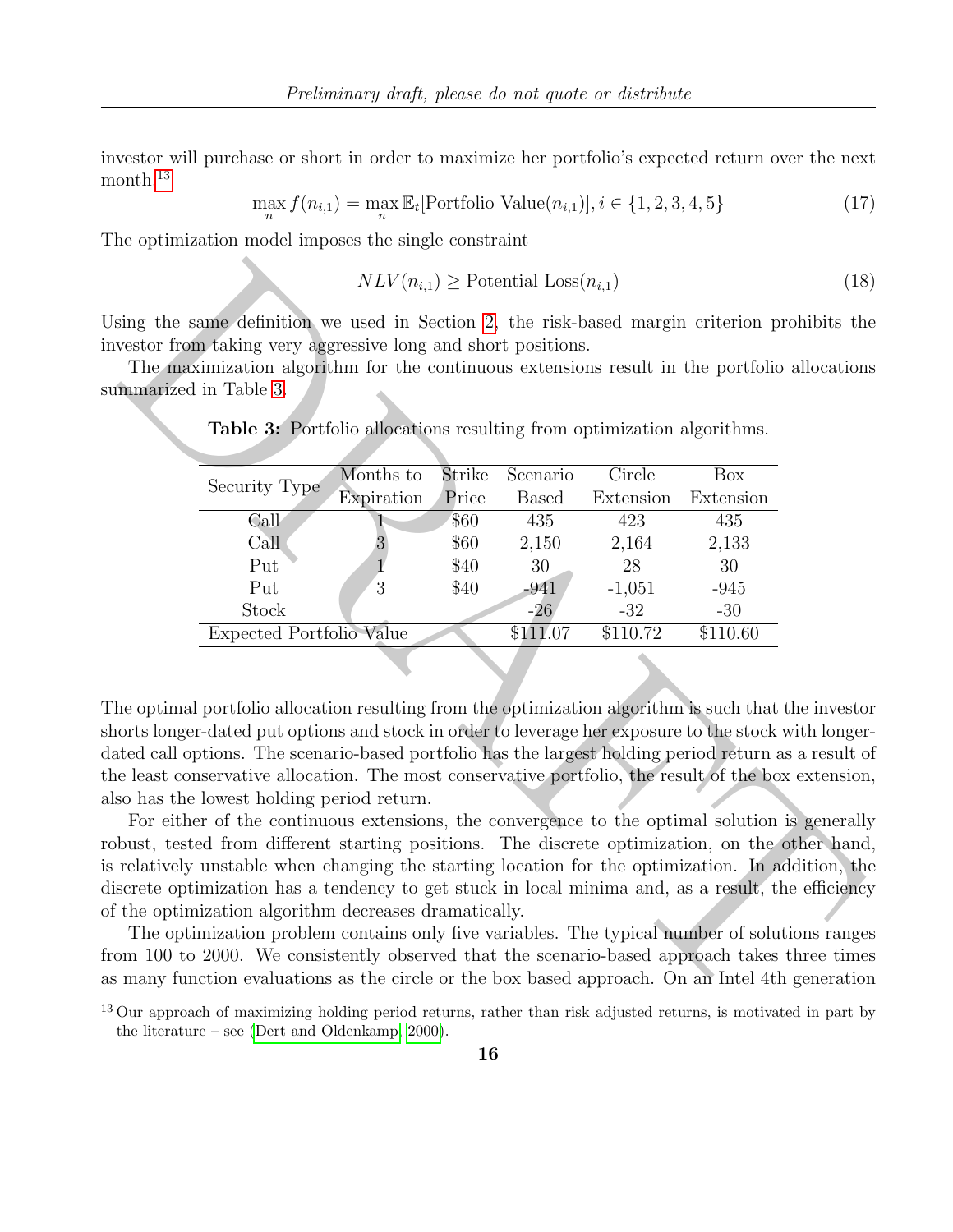i7 CPU machine, the code took several minutes to complete. The majority of the computation power was spent on evaluations of the objective function, which involves calculating the expected return – an integration over normal distribution. Instead of using numerical integration to compute the expectation value, we used Gauss-Hermite quadrature to approximate the expected value in integration form.

$$
std(Portfolio Return(n_{i,1})) \le 50\% \tag{19}
$$

<span id="page-16-0"></span>where

Portfolio Return
$$
(n_{i,1}) = \frac{\text{(Portfolio Value)}(n_{i,1}) - \text{Portfolio Value}_0)}{\text{Portfolio Value}_0}
$$

|                 | e expectation value, we used Gauss-Hermite quadrature to approximate the expected value ii.                                                                                                                                                                                                                                                                                                                                                                                                                                                                  |                |        |                                            |           |            |      |
|-----------------|--------------------------------------------------------------------------------------------------------------------------------------------------------------------------------------------------------------------------------------------------------------------------------------------------------------------------------------------------------------------------------------------------------------------------------------------------------------------------------------------------------------------------------------------------------------|----------------|--------|--------------------------------------------|-----------|------------|------|
| tegration form. | Our test shows that if the problem does not utilize the gradient information either in the<br>is precise function then an optimization problem could fail to converge to solution when variable<br>ze (number of assets) is more than 30. With gradient information, the optimization could be<br>lved in a few minutes for a 100-variable problem.                                                                                                                                                                                                          |                |        |                                            |           |            |      |
|                 | dding a new volatility/risk constraint. We can alter the optimization problem by impos                                                                                                                                                                                                                                                                                                                                                                                                                                                                       |                |        |                                            |           |            |      |
|                 | g a strict risk constraint on the expected volatility of portfolio returns and perform the same<br>mputation. The constraint specifies that the volatility of the return should be less than 50%.                                                                                                                                                                                                                                                                                                                                                            |                |        |                                            |           |            |      |
|                 |                                                                                                                                                                                                                                                                                                                                                                                                                                                                                                                                                              |                |        | $std(Portfolio Return(n_{i,1})) \leq 50\%$ |           |            | (19) |
| here            | Portfolio Return $(n_{i,1}) = \frac{\text{(Port folio Value}(n_{i,1}) - \text{Portfolio Value}_0)}{\text{Portfolio Value}_0}.$<br>is applementing both the new constraint and the constraint $(18)$ – we have the results summarized<br>Table 4. The results show that adding the strict risk criterion results in more conservative<br>preficion with lower returns. This example shows that the optimization problem can be easily<br>panded to satisfy more constraints.<br>Table 4: Portfolio allocations resulting from optimization algorithms (with a |                |        | volatility/risk constraint).               |           |            |      |
|                 |                                                                                                                                                                                                                                                                                                                                                                                                                                                                                                                                                              | Months to      | Strike | Scenario                                   | Circle    | <b>Box</b> |      |
|                 | Security Type                                                                                                                                                                                                                                                                                                                                                                                                                                                                                                                                                | Expiration     | Price  | <b>Based</b>                               | Extension | Extension  |      |
|                 | CaII                                                                                                                                                                                                                                                                                                                                                                                                                                                                                                                                                         |                | \$60   | $-4$                                       | $-17$     | $-3$       |      |
|                 | Call                                                                                                                                                                                                                                                                                                                                                                                                                                                                                                                                                         | $\overline{3}$ | \$60   | 241                                        | 180       | 246        |      |
|                 | Put                                                                                                                                                                                                                                                                                                                                                                                                                                                                                                                                                          | $\overline{1}$ | \$40   | 66                                         | 55        | 55         |      |
|                 | Put                                                                                                                                                                                                                                                                                                                                                                                                                                                                                                                                                          | 3              | \$40   | $-406$                                     | $-436$    | $-420$     |      |
|                 | Stock                                                                                                                                                                                                                                                                                                                                                                                                                                                                                                                                                        |                |        | $-1$                                       | 3         | $-1$       |      |
|                 | <b>Expected Portfolio Value</b>                                                                                                                                                                                                                                                                                                                                                                                                                                                                                                                              |                |        | 101.98                                     | 102.01    | 101.98     |      |
|                 |                                                                                                                                                                                                                                                                                                                                                                                                                                                                                                                                                              |                |        |                                            |           |            |      |

Trade/order size constraints. To explore the effect of boundaries on the optimization results, we include bid/ask sizes for the option trades. By bid/ask size, we mean the amount of each option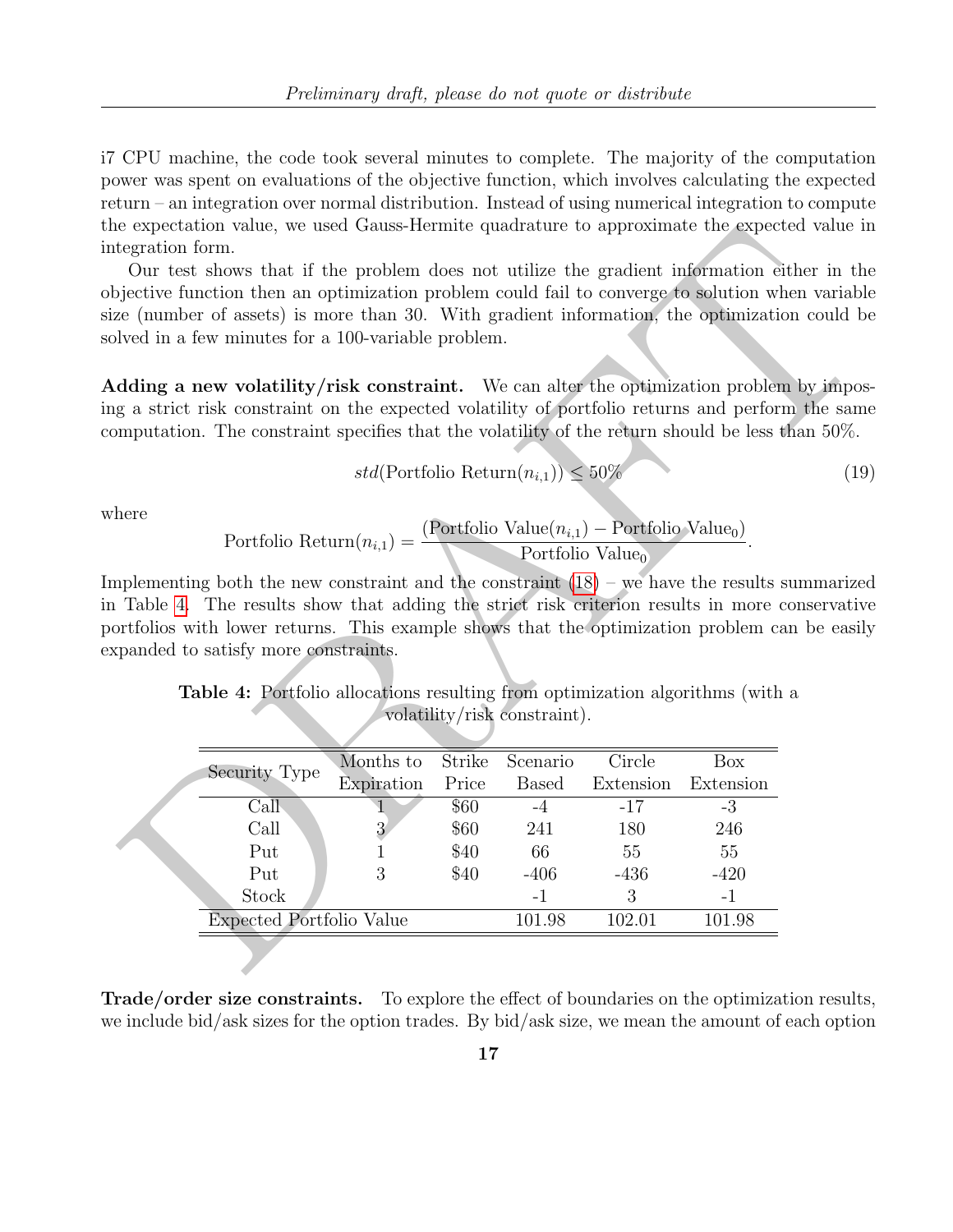investors are willing to sell/buy at the best available price. We assume that the options expiring in 1 month have a bid/ask size of 500 while the options expiring in 3 months have a bid/ask size of 100, and that the stock has a bid/ask size of 100. The smaller bid/ask size of options expiring later is meant to model the effect of decreased liquidity for longer-dated options. The results of the optimization approaches, with bid/ask size constraints, are presented in Table [5.](#page-17-0)

<span id="page-17-0"></span>

| <b>Table 5:</b> Portfolio allocations resulting from optimization algorithms (with bid/ask size |                                                                                                                                                                                                                                                                                                                                             |                  |      | constraints).         |              |                                                                |           |  |
|-------------------------------------------------------------------------------------------------|---------------------------------------------------------------------------------------------------------------------------------------------------------------------------------------------------------------------------------------------------------------------------------------------------------------------------------------------|------------------|------|-----------------------|--------------|----------------------------------------------------------------|-----------|--|
|                                                                                                 | Security Type                                                                                                                                                                                                                                                                                                                               | Months to        |      | Strike                | Scenario     | Circle                                                         | Box       |  |
|                                                                                                 |                                                                                                                                                                                                                                                                                                                                             | Expiration       |      | Price                 | <b>Based</b> | Extension                                                      | Extension |  |
|                                                                                                 | Call                                                                                                                                                                                                                                                                                                                                        |                  |      | \$60                  | 500          | 26                                                             | 37        |  |
|                                                                                                 | Call                                                                                                                                                                                                                                                                                                                                        | $\overline{3}$   |      | \$60                  | 100          | 100                                                            | 100       |  |
|                                                                                                 | Put                                                                                                                                                                                                                                                                                                                                         | 1                |      | \$40                  | 59           | 20                                                             | 21        |  |
|                                                                                                 | Put                                                                                                                                                                                                                                                                                                                                         | 3                |      | \$40                  | 100          | 100                                                            | 100       |  |
|                                                                                                 | Stock                                                                                                                                                                                                                                                                                                                                       |                  |      |                       | 19           | 17                                                             | 18        |  |
|                                                                                                 | <b>Expected Portfolio Value</b>                                                                                                                                                                                                                                                                                                             |                  |      |                       | \$102.48     | \$102.18                                                       | \$102.26  |  |
|                                                                                                 | he solutions to the optimization end up saturating the bid/ask size constraint in each case. The<br>rcle-based extension is able to short more stock and, as a result, purchase more call options.<br>ensitivity to bid/ask spreads. So far, we have assumed zero, or negligible, bid/ask spreads                                           |                  |      |                       |              |                                                                |           |  |
|                                                                                                 | he presence of bid/ask spreads reduces the amount of equity available in the account as a result of<br>ansaction costs. Typically shorter dated options have smaller spreads than longer dated options<br>r the same moneyness. We consider two cases for the bid/ask spreads of the option and equity<br>ositions, as outlined in Table 6. |                  |      |                       |              | Table 6: Bid/ask half-spreads as a percentage of market value. |           |  |
|                                                                                                 |                                                                                                                                                                                                                                                                                                                                             | Security         |      | Narrow<br>Spread Case |              | Wide<br>Spread Case                                            |           |  |
|                                                                                                 |                                                                                                                                                                                                                                                                                                                                             | 1 Month Call     | \$60 | $5\%$                 |              | 25\%                                                           |           |  |
|                                                                                                 |                                                                                                                                                                                                                                                                                                                                             | 3 Month Call     | \$60 | 10%                   |              | 40%                                                            |           |  |
|                                                                                                 |                                                                                                                                                                                                                                                                                                                                             | 1 Month Put \$40 |      | $5\%$                 |              | $25\%$                                                         |           |  |
|                                                                                                 |                                                                                                                                                                                                                                                                                                                                             | 3 Month Put \$40 |      | 10%                   |              | 40%                                                            |           |  |

Table 5: Portfolio allocations resulting from optimization algorithms (with bid/ask size constraints).

<span id="page-17-1"></span>Table 6: Bid/ask half-spreads as a percentage of market value.

|                   | Narrow      | Wide        |
|-------------------|-------------|-------------|
| Security          | Spread Case | Spread Case |
| 1 Month Call \$60 | 5%          | 25%         |
| 3 Month Call \$60 | 10\%        | 40%         |
| 1 Month Put \$40  | $5\%$       | 25%         |
| 3 Month Put \$40  | 10%         | 40%         |
| Stock             | $1\%$       | 5%          |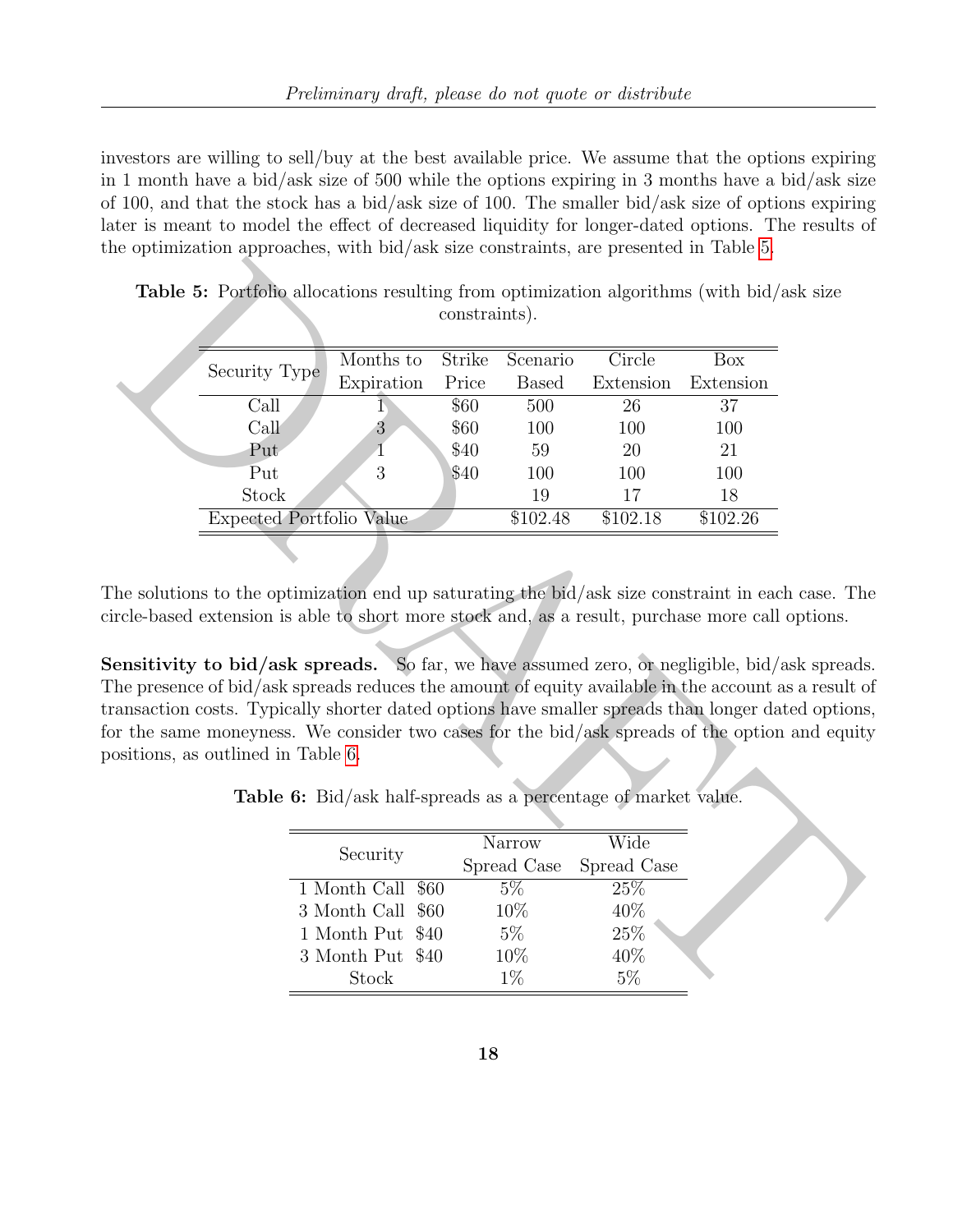The bid/ask half-spreads are quoted in as a percentage of market value for the option. That is, the bid price is 5% less than the market value for a one month call option and the ask price is 40% more than the market value for a three month put option.

Running our optimization algorithm on these securities with these bid/ask spreads produces the results in Table 7.

<span id="page-18-0"></span>

|                                                                                                                                                                                                                                                                                                                                                                                                                                                                                                                                                                                                                                                                                                                                                                                           |                  | spreads).          |                 |              |                  |                                                                                                 |
|-------------------------------------------------------------------------------------------------------------------------------------------------------------------------------------------------------------------------------------------------------------------------------------------------------------------------------------------------------------------------------------------------------------------------------------------------------------------------------------------------------------------------------------------------------------------------------------------------------------------------------------------------------------------------------------------------------------------------------------------------------------------------------------------|------------------|--------------------|-----------------|--------------|------------------|-------------------------------------------------------------------------------------------------|
|                                                                                                                                                                                                                                                                                                                                                                                                                                                                                                                                                                                                                                                                                                                                                                                           |                  | Narrow Spread Case |                 |              | Wide Spread Case |                                                                                                 |
| Security                                                                                                                                                                                                                                                                                                                                                                                                                                                                                                                                                                                                                                                                                                                                                                                  | Scenario         | Circle             | Box             | Scenario     | Circle           | Box                                                                                             |
|                                                                                                                                                                                                                                                                                                                                                                                                                                                                                                                                                                                                                                                                                                                                                                                           | <b>Based</b>     | Extension          | Extension       | <b>Based</b> | Extension        | Extension                                                                                       |
| 1 Month Call \$60                                                                                                                                                                                                                                                                                                                                                                                                                                                                                                                                                                                                                                                                                                                                                                         | 697              | 658                | 615             | 542          | 523              | 607                                                                                             |
| 3 Month Call<br>\$60                                                                                                                                                                                                                                                                                                                                                                                                                                                                                                                                                                                                                                                                                                                                                                      | 1,677            | 1,507              | 1,486           | 1,169        | 1,074            | 1,072                                                                                           |
| 1 Month Put<br>\$40                                                                                                                                                                                                                                                                                                                                                                                                                                                                                                                                                                                                                                                                                                                                                                       | 38               | 51                 | 33 <sub>1</sub> | 43           | 42               | $\text{-}54$                                                                                    |
| 3 Month Put \$40                                                                                                                                                                                                                                                                                                                                                                                                                                                                                                                                                                                                                                                                                                                                                                          | $-885$           | $-267$             | $-207$          | $-80$        | $-109$           | $-148$                                                                                          |
| Stock                                                                                                                                                                                                                                                                                                                                                                                                                                                                                                                                                                                                                                                                                                                                                                                     | $\boldsymbol{0}$ | $-2$               | $\theta$        | $\Omega$     | $\Omega$         | $\overline{0}$                                                                                  |
| Expected Portfolio Value                                                                                                                                                                                                                                                                                                                                                                                                                                                                                                                                                                                                                                                                                                                                                                  | 109.07           | 108.78             | 108.75          | 106.88       | 106.39           | 106.45                                                                                          |
|                                                                                                                                                                                                                                                                                                                                                                                                                                                                                                                                                                                                                                                                                                                                                                                           |                  |                    |                 |              |                  |                                                                                                 |
| enario-based approach. Because of the discontinuous nature of the scenario-based approach, the<br>otimal portfolio can be sensitive to the size of the bid/ask spread. The continuous extensions do<br>ot exhibit this sensitivity and as such are endowed with more stable results.<br>Although each portfolio contains large positions in long-term put options, there is also a sub<br>antial investment in short-term call options. Since the market prices of options are based upon<br>ositive risk-free rate, it is more likely that call options will end the holding period in the money<br>he primary investment is long-term put options financed through the shorting of stock. The<br>iscrete scenario portfolio has the highest return as compensation for the higher risk. |                  |                    |                 |              |                  | preads can have a dramatic effect on the optimal portfolios constructed when using the discrete |

Table 7: Portfolio allocations resulting from optimization algorithms (with bid/ask spreads).

Different market expectations. To show the effect of different market expectations, we consider an investor who expects a downward trending market. Following a similar setting in the upward trending market, we consider a situation wherein an investor would like to minimize her exposure to an asset using a fixed amount of cash to purchase/short short-term call and put options as well as stock. In this situation, the investor believes that the asset will depreciate relative to the market expectation and as a result the investor would view the stock and call options as expensive and put options as cheap since her view of the stock is generally less favorable than that of the market.

The investor expects the non-dividend paying stock to return  $0\%$  annually, lower than the  $3\%$ annual rate implied by option prices. We saw in the previous example that the investor essentially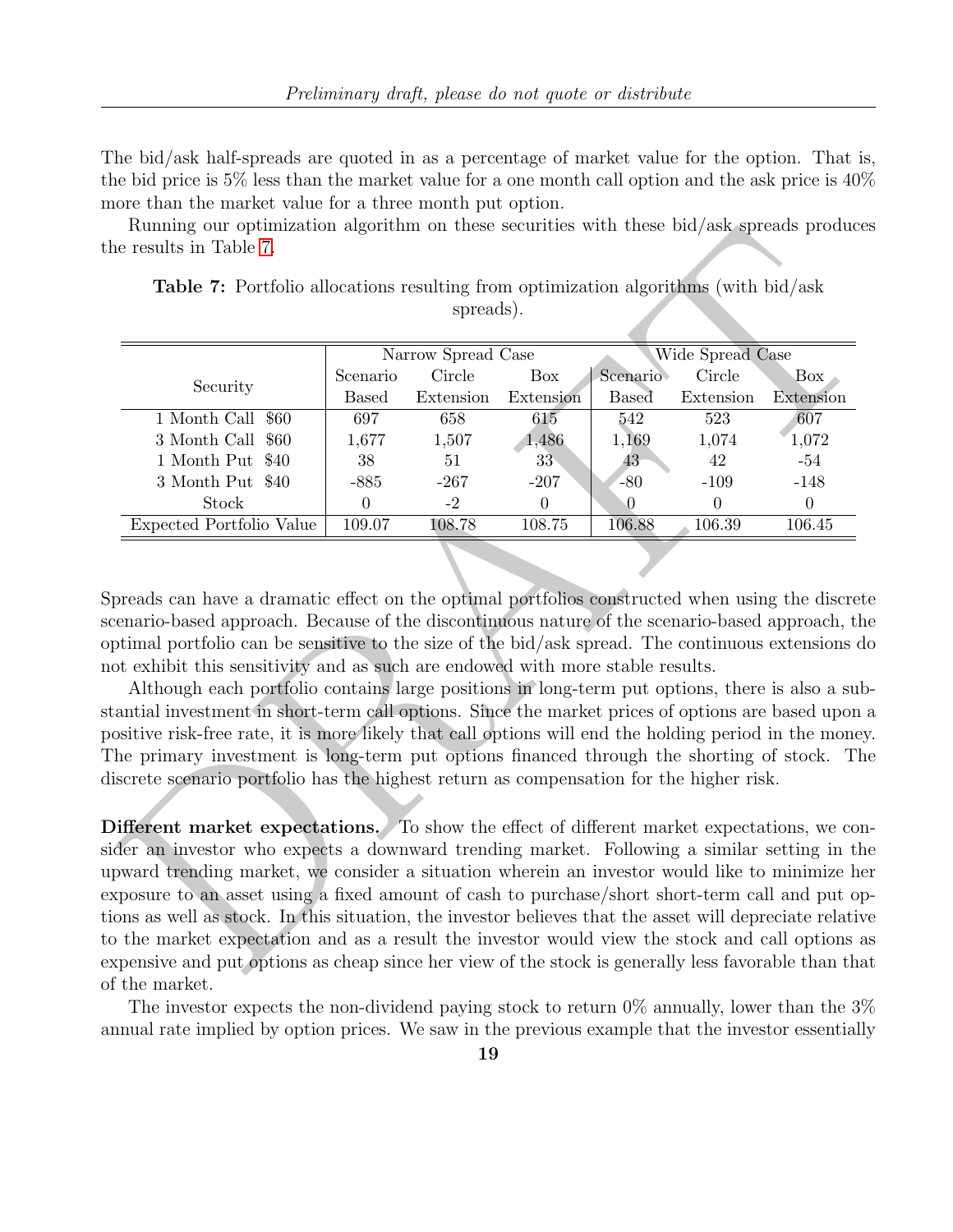<span id="page-19-0"></span>purchases long-term call options and shorts long-term put options in order to leverage her exposure to the underlying asset. The results of the optimization approaches are presented in Table [8.](#page-19-0)

|         |                                                                                                                                                                                                                                                                                                                                                                                                                                                                                                                                                                                                                                                                                                                                                                                                                                                                                                                                                                                                                                                                                                                                                                                                                                                                                                                                                                                                                                                                                         | Months to  | Strike | Scenario     | Circle    | Box       |  |
|---------|-----------------------------------------------------------------------------------------------------------------------------------------------------------------------------------------------------------------------------------------------------------------------------------------------------------------------------------------------------------------------------------------------------------------------------------------------------------------------------------------------------------------------------------------------------------------------------------------------------------------------------------------------------------------------------------------------------------------------------------------------------------------------------------------------------------------------------------------------------------------------------------------------------------------------------------------------------------------------------------------------------------------------------------------------------------------------------------------------------------------------------------------------------------------------------------------------------------------------------------------------------------------------------------------------------------------------------------------------------------------------------------------------------------------------------------------------------------------------------------------|------------|--------|--------------|-----------|-----------|--|
|         | Security Type                                                                                                                                                                                                                                                                                                                                                                                                                                                                                                                                                                                                                                                                                                                                                                                                                                                                                                                                                                                                                                                                                                                                                                                                                                                                                                                                                                                                                                                                           | Expiration | Price  | <b>Based</b> | Extension | Extension |  |
|         | Call                                                                                                                                                                                                                                                                                                                                                                                                                                                                                                                                                                                                                                                                                                                                                                                                                                                                                                                                                                                                                                                                                                                                                                                                                                                                                                                                                                                                                                                                                    | 1          | \$60   | 1,604        | 1,656     | 1,595     |  |
|         | Call                                                                                                                                                                                                                                                                                                                                                                                                                                                                                                                                                                                                                                                                                                                                                                                                                                                                                                                                                                                                                                                                                                                                                                                                                                                                                                                                                                                                                                                                                    | 3          | \$60   | 39           | $-91$     | $-87$     |  |
|         | Put                                                                                                                                                                                                                                                                                                                                                                                                                                                                                                                                                                                                                                                                                                                                                                                                                                                                                                                                                                                                                                                                                                                                                                                                                                                                                                                                                                                                                                                                                     | 1          | \$40   | 236          | 254       | 236       |  |
|         | Put                                                                                                                                                                                                                                                                                                                                                                                                                                                                                                                                                                                                                                                                                                                                                                                                                                                                                                                                                                                                                                                                                                                                                                                                                                                                                                                                                                                                                                                                                     | 3          | \$40   | 8,107        | 8,114     | 8,099     |  |
|         | Stock                                                                                                                                                                                                                                                                                                                                                                                                                                                                                                                                                                                                                                                                                                                                                                                                                                                                                                                                                                                                                                                                                                                                                                                                                                                                                                                                                                                                                                                                                   |            |        | $-20$        | $-10$     | $-10$     |  |
|         | <b>Expected Portfolio Value</b>                                                                                                                                                                                                                                                                                                                                                                                                                                                                                                                                                                                                                                                                                                                                                                                                                                                                                                                                                                                                                                                                                                                                                                                                                                                                                                                                                                                                                                                         |            |        | \$109.57     | \$108.83  | \$108.82  |  |
|         | <b>Concluding Remarks</b><br>this paper, we have introduced a risk-based criterion for portfolio allocation decisions. We stud<br>d a risk-based portfolio optimization algorithm inspired by the Chicago Mercantile Exchange'                                                                                                                                                                                                                                                                                                                                                                                                                                                                                                                                                                                                                                                                                                                                                                                                                                                                                                                                                                                                                                                                                                                                                                                                                                                          |            |        |              |           |           |  |
| search. | argin requirements. We generalized the discrete margin calculations to continuous alternative<br>d showed that these alternatives are more computationally efficient and, where analytic pricing<br>rmulas exist, analytically tractable. Even though we use a quadratic approximation/expansion<br>the objective function, the high accuracy of the margin calculation is maintained. <sup>14</sup><br>We presented several examples which provide evidence that the conventional discrete approach<br>both less precise and less efficient. The portfolios resulting from the discrete optimization<br>oproach are less conservative and require far more computational resources.<br>Our approach is based on the Black-Scholes setting, but it could be extended to a stochastic<br>platility setting. The idea of using quadratic approximations to estimate changes in option value<br>the same. Under a stochastic volatility setting, the option values, first-order Greeks, and second<br>der Greeks need to be computed and used for the optimization. We leave this extension to future<br>By embedding risk-based criteria into portfolio allocation decisions, portfolio managers will be<br>ore able to weather changes in portfolio value resulting from market fluctuations over time. The<br>ree approaches presented here provide managers with choices to customize their optimization<br>proaches and to objectively approach their portfolio allocation decisions. |            |        |              |           |           |  |
|         | In some extreme cases, the discrepancies between the quadratic model and original model become large. Unde<br>these circumstances, we suggest using higher order approximations for the optimization subproblem. Testing the                                                                                                                                                                                                                                                                                                                                                                                                                                                                                                                                                                                                                                                                                                                                                                                                                                                                                                                                                                                                                                                                                                                                                                                                                                                            |            |        |              |           |           |  |

Table 8: Portfolio allocations resulting from optimization algorithms.

## 5 Concluding Remarks

<sup>&</sup>lt;sup>14</sup> In some extreme cases, the discrepancies between the quadratic model and original model become large. Under these circumstances, we suggest using higher order approximations for the optimization subproblem. Testing the discrepancy between the quadratic model and the closed-form value is also recommended.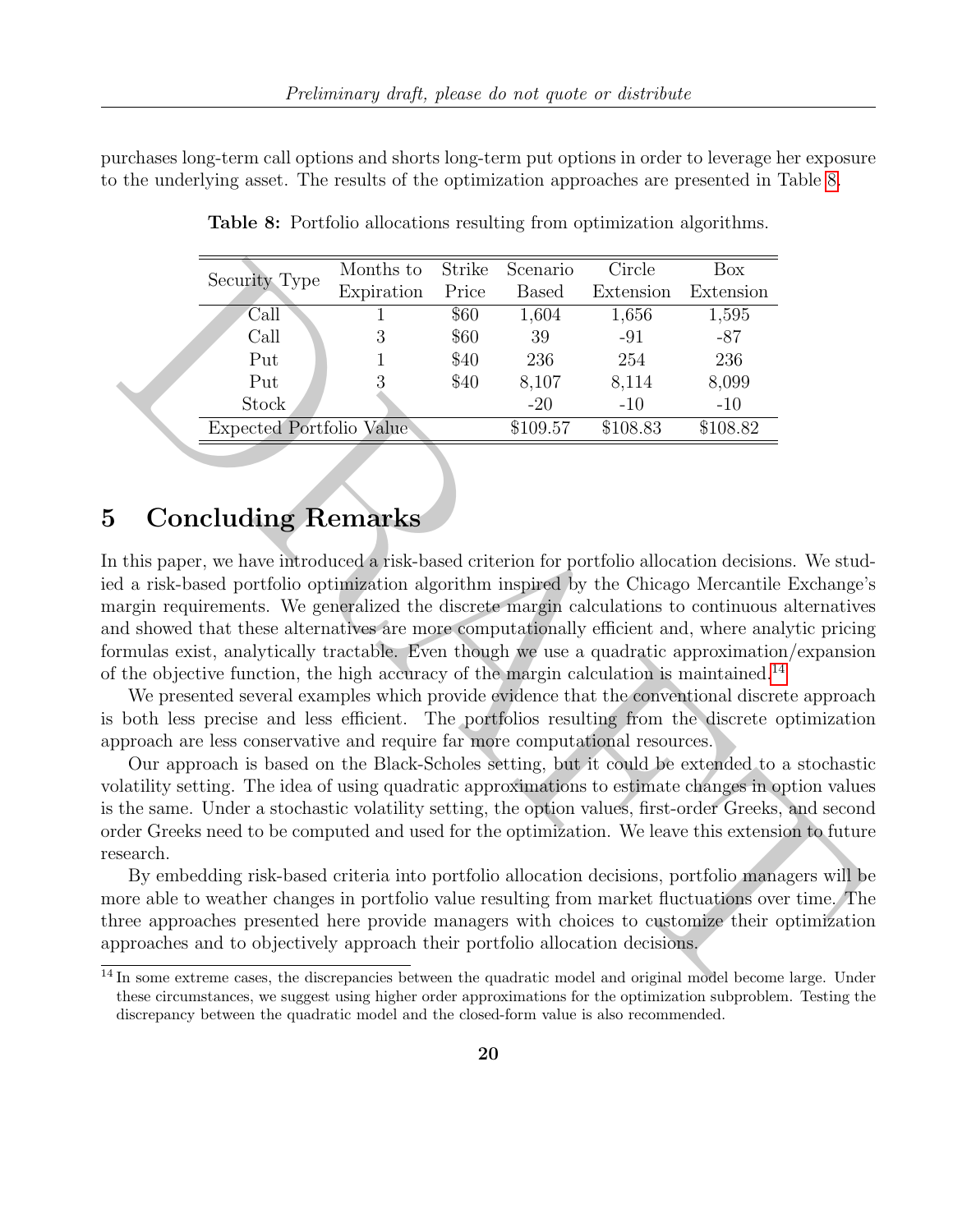## <span id="page-20-0"></span>A Option Sensitivities in the Black-Scholes Model

Formulas once consider the both the underlying assess through an option explores a point of the second consider  $\sigma$ . Assume that the both the underlying a set with stills price K on an asset with spit price S and the sin Although the Black-Scholes formulas for the Greeks can be found in most references, we include the formulas here to ensure notational congruence and for the reader's convenience. Consider a European option expiring  $T$  years from now with strike price  $K$  on an asset with spot price  $S$  and volatility  $\sigma$ . Assume that the both the underlying assets dividend yield  $(q)$  and the risk-free rate (r) are constant and continuously-compounded. The Black-Scholes valuation of a European call option with these characteristics is

$$
C(S, \sigma, K, r, q, T) = Se^{-qT}N(d_{+}) - Ke^{-rT}N(d_{-})
$$

and the valuation of a European put option with these characteristics is

$$
P(S, \sigma, K, r, q, T) = Ke^{-rT}N(-d_{-}) - Se^{-qT}N(-d_{+})
$$

where

$$
d_{\pm} = \frac{\ln(S/K) + (r - q \pm \sigma^2/2)T}{\sigma\sqrt{T}}
$$

and N is the standard normal cumulative distribution function.

Using the chain rule, we compute the following identities that determine the change of a derivative security with respect to fractional changes in the asset price  $S \to S(1 + R_S)$  and volatilities  $\sigma \to \sigma(1 + R_{\sigma})$ 

$$
\frac{\partial}{\partial R_S} = \left(\frac{\partial S}{\partial R_S}\right) \frac{\partial}{\partial S} = S \frac{\partial}{\partial S} \text{ and } \frac{\partial^2}{\partial R_S^2} = \left(\frac{\partial S}{\partial R_S}\right)^2 \frac{\partial^2}{\partial S^2} = S^2 \frac{\partial}{\partial S^2}
$$

$$
\frac{\partial}{\partial R_\sigma} = \left(\frac{\partial \sigma}{\partial R_\sigma}\right) \frac{\partial}{\partial \sigma} = \sigma \frac{\partial}{\partial \sigma} \text{ and } \frac{\partial^2}{\partial R_\sigma^2} = \left(\frac{\partial \sigma}{\partial R_\sigma}\right)^2 \frac{\partial^2}{\partial \sigma^2} = \sigma^2 \frac{\partial^2}{\partial \sigma^2}
$$

The first derivative of the option valuation formulas are given by

$$
\frac{\partial C}{\partial R_S} = S e^{-qT} N(d_+), \quad \frac{\partial P}{\partial R_S} = S e^{-qT} (N(d_+) - 1),
$$

$$
\frac{\partial C}{\partial R_\sigma} = S e^{-qT} \sigma \sqrt{T} N'(d_+) = \frac{\partial P}{\partial R_\sigma}
$$

and the second derivative of the option valuation formulas are given by

$$
\frac{\partial^2 C}{\partial R_S^2} = \frac{Se^{-qT}N'(d_+)}{\sigma\sqrt{T}} = \frac{\partial^2 P}{\partial R_S^2},
$$

$$
\frac{\partial^2 C}{\partial R_\sigma^2} = Se^{-qT}\sigma\sqrt{T}d_+d_-N'(d_+) = \frac{\partial^2 P}{\partial R_\sigma^2},
$$

$$
\frac{\partial^2 C}{\partial R_\sigma \partial R_S} = -Se^{-qT}d_-N'(d_+) = \frac{\partial^2 P}{\partial R_\sigma \partial R_S}.
$$
21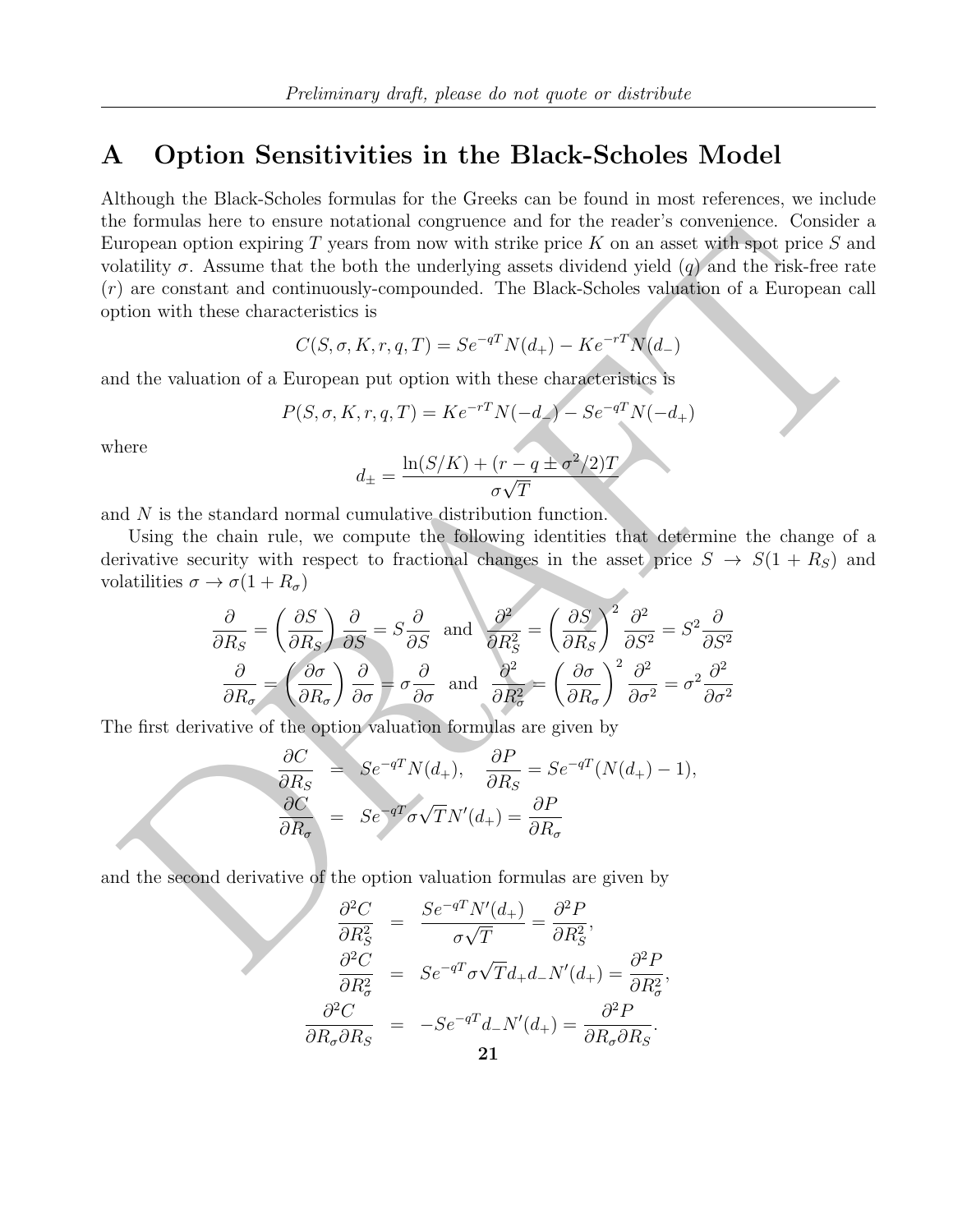Because the second partial derivatives of the option formulas are equal between call and put options with the same parameters, higher order derivatives will also coincide. This dramatically reduces the number of analytic option formulas needed when considering higher order changes resulting from fractional changes in the underlying parameters.

## References

- <span id="page-21-2"></span><span id="page-21-0"></span>S. Alexander, T. F. Coleman, and Y. Li. Minimizing CVaR and VaR for a portfolio of derivatives. Journal of Banking and Finance, 30:583–605, 2006.
- **Leferrences**<br>
Alexander, T. F. Coleman, and Y. Li. Minimizing CVaR and VaR for a portfolio of derivatives<br>
Journal of Banking and Emanoc, 30:583-605, 2006.<br>
Brigger, B. Breuer, and C. Schlag, Optimal derivative strategie N. Branger, B. Breuer, and C. Schlag. Optimal derivative strategies with discrete rebalancings. Journal of Derivatives, 16(2):67–84, 2008.
- <span id="page-21-11"></span>R. H. Byrd, R. B. Schnabel, and G. A. Schultz. Approximate solution of the trust region problem by minimization over two-dimensional subspaces. Mathematical Programming, 40:247–263, 1988.
- <span id="page-21-6"></span>E. G. Coffman Jr., D. Matsypura, and V. G. Timkovsky. Portfolio margining: Strategy versus risk. 2010. Working paper, University of Sydney.
- <span id="page-21-1"></span>C. Dert and B. Oldenkamp. Optimal guaranteed return portfolios and the casino effect. Operations Research, 48(5):768–775, 2000.
- <span id="page-21-3"></span>J. A. Faias and P. Santa-Clara. Optimal option portfolio strategies. 2011. Working Paper, available at: http://papers.ssrn.com/.
- <span id="page-21-7"></span>R. H. Filler. Ask the professor - portfolio margining - how will Dodd-Frank impact its utilitzation. Journal of the Law of Investment  $\mathcal{B}$  Risk Management, 30:1–6, 2010.
- <span id="page-21-4"></span>S. Lleo. Risk management: A review. *Research Foundation of CFA Institute Literature Review*, 4  $(1):1-51, 2009.$
- <span id="page-21-9"></span>J. J. Moré and D. C. Sorensen. Computing a trust region step. SIAM Journal on Scientific and Statistical Computing, 4:553–572, 1983.
- <span id="page-21-5"></span>S. Murray. A margin requirement based return calculation for portfolios of short option positions. Managerial Finance, 39(6):550–568, 2013.
- <span id="page-21-8"></span>J. Nocedal and S. J. Wright. Numerical Optimization. Springer-Verlag, 1999.
- <span id="page-21-10"></span>M. J. D. Powell. A new algorithm for unconstrained optimization, pages 31–65. Academic Press, 1970.